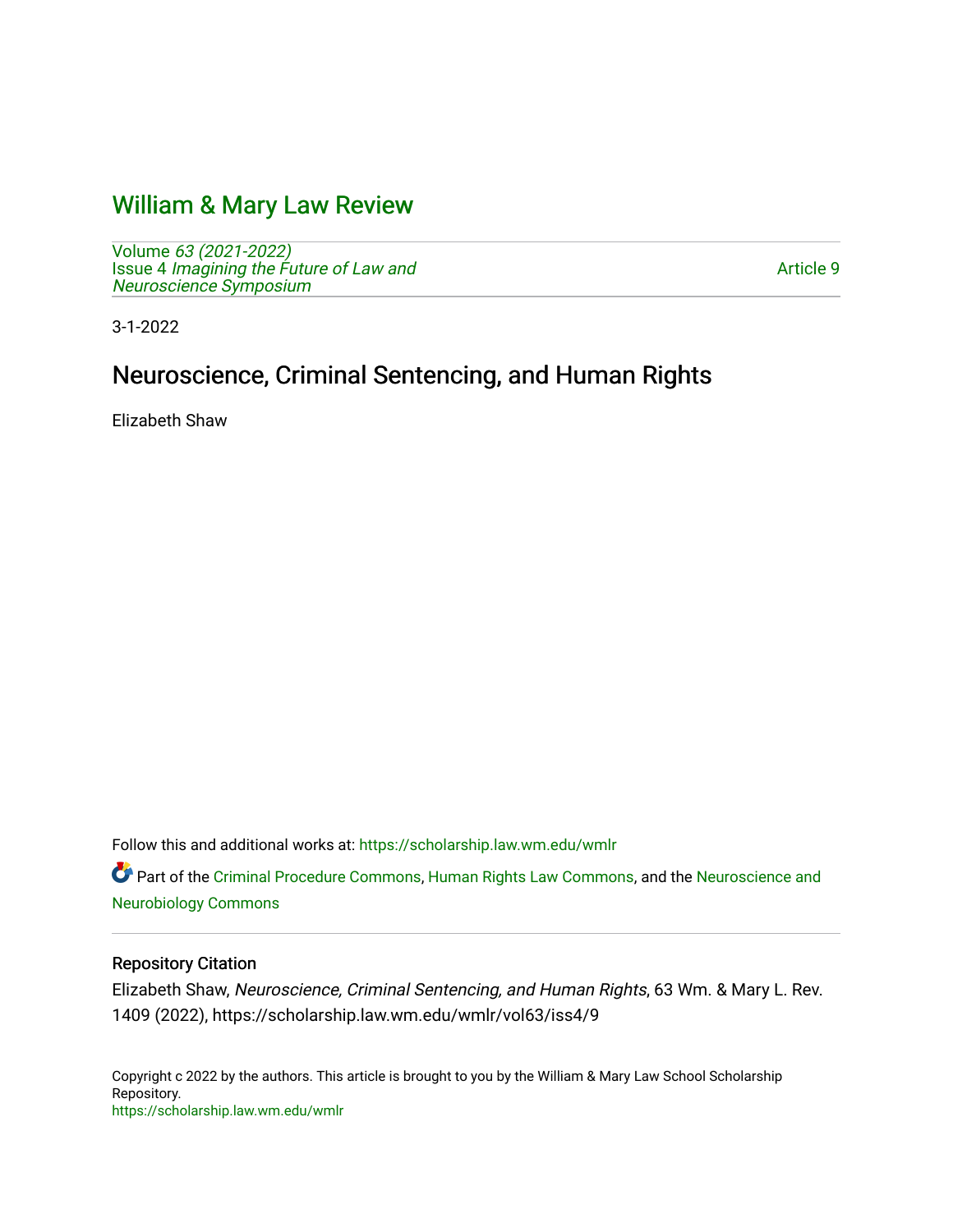## NEUROSCIENCE, CRIMINAL SENTENCING, AND HUMAN RIGHTS

# ELIZABETH SHAW\*

#### ABSTRACT

*This Article discusses ways in which neuroscience should inform criminal sentencing in the future. Specifically, it compares the ethical permissibility of traditional forms of punishment, such as incarceration, on the one hand, and rehabilitative "neurointerventions" on the other. Rehabilitative neurointerventions are interventions that aim directly to modify brain activity in order to reduce reoffending. Various jurisdictions are already using techniques that could be classed as neurointerventions, and research suggests that, potentially, an even wider range of rehabilitative neurointerventions may be developed. This Article examines the role of human rights (in particular, the moral right to mental integrity and the legal right against degrading treatment) as a constraint on the state's use of neurointerventions. It also discusses the extent to which traditional forms of punishment, such as incarceration, interfere with the right to mental integrity.*

<sup>\*</sup> Elizabeth Shaw is a Senior Lecturer in the School of Law, University of Aberdeen. She received her LLB and LLM by research from the University of Aberdeen. She received her PhD from the University of Edinburgh in 2013. She is a co-director of the Justice Without Retribution Network. Her research interests are interdisciplinary, involving criminal law, philosophy and neuroscience. She is a co-editor of *Free Will Skepticism in Law and Society* (Cambridge University Press, 2019), and *The Routledge Handbook of Philosophy and Science of Punishment* (Routledge, 2021).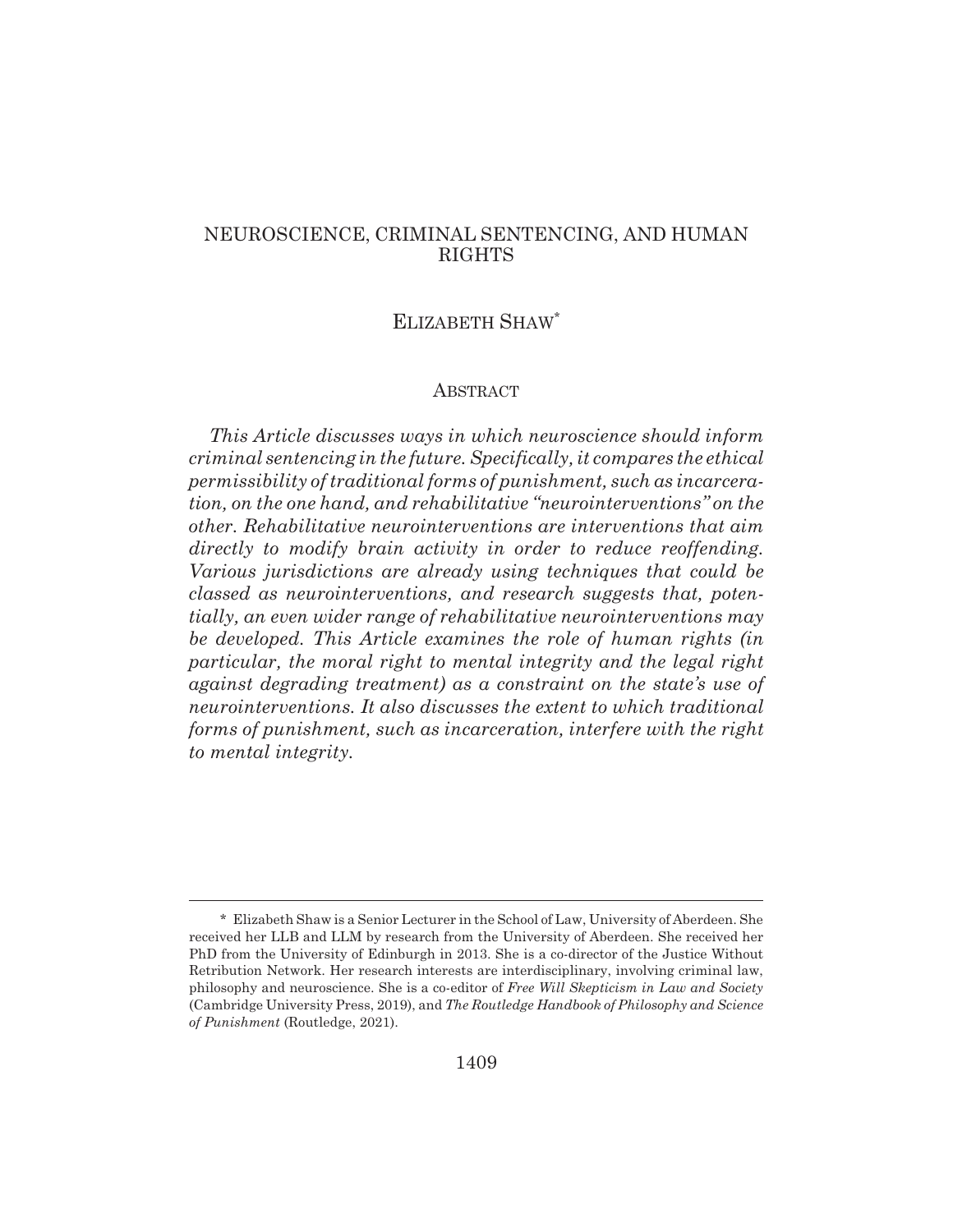# TABLE OF CONTENTS

| INTRODUCTION $\dots \dots \dots \dots \dots \dots \dots \dots \dots \dots \dots \dots \dots \dots 1411$ |  |
|---------------------------------------------------------------------------------------------------------|--|
| I. EXAMPLES OF NEUROINTERVENTIONS  1414                                                                 |  |
| II. INTENDED AND UNINTENDED EFFECTS ON MENTAL INTEGRITY:                                                |  |
| PRISON VS. NEUROINTERVENTIONS  1417                                                                     |  |
|                                                                                                         |  |
|                                                                                                         |  |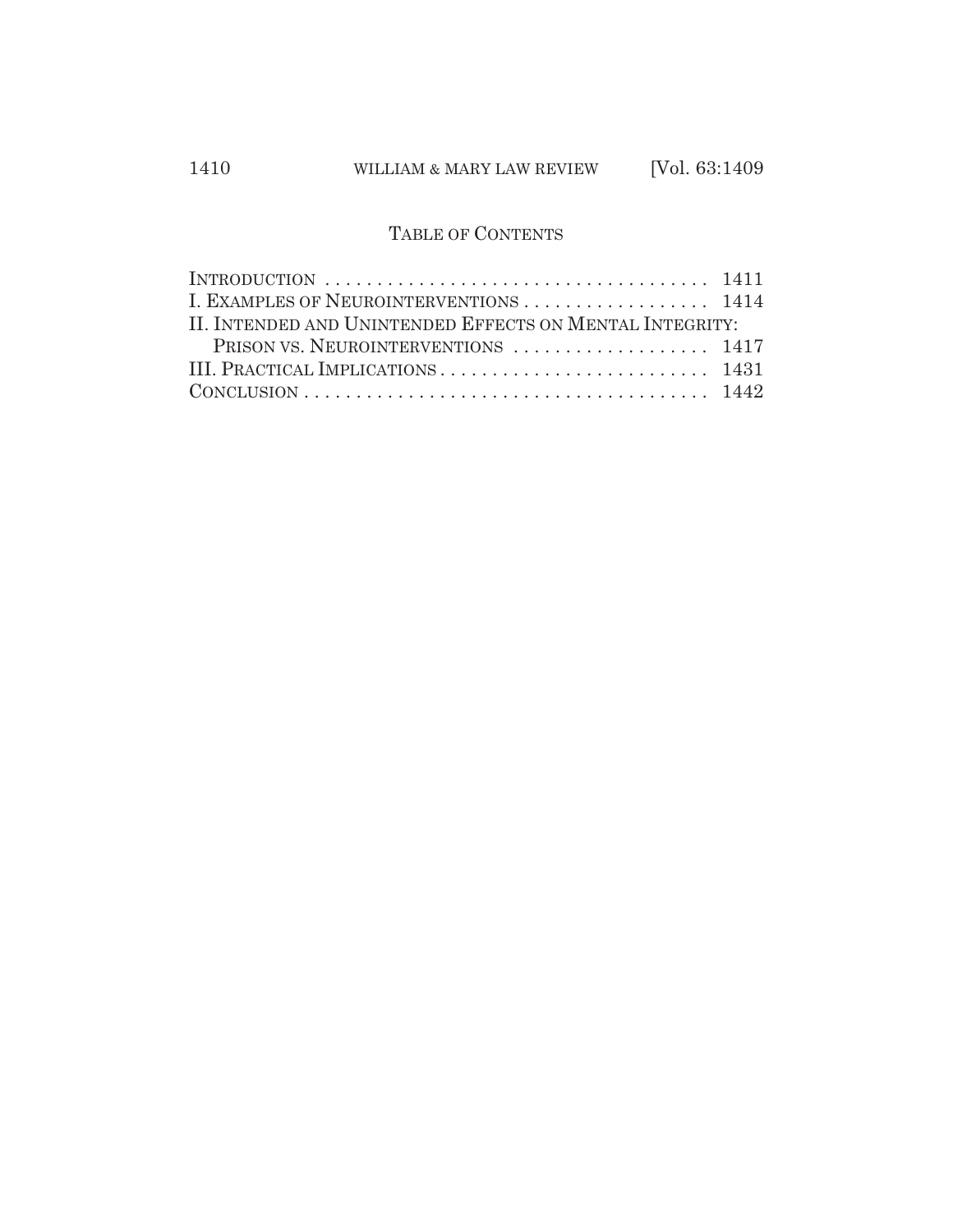#### INTRODUCTION

This Article will discuss ways in which neuroscience should inform criminal sentencing in the future. Specifically, it will compare the ethical permissibility of traditional forms of punishment, such as incarceration, on the one hand, and rehabilitative "neurointerventions" on the other. Rehabilitative neurointerventions are interventions that aim directly to modify brain activity in order to reduce reoffending.<sup>1</sup> As I will explain below, various jurisdictions are already using techniques that could be classed as neurointerventions, and research suggests that, potentially, an even wider range of rehabilitative neurointerventions may be developed. This Article will examine the role of human rights (in particular, the moral right to mental integrity<sup>2</sup> and the legal right against degrading treatment<sup>3</sup>) as a constraint on the state's use of neurointerventions. It will also discuss the extent to which traditional forms of punishment, such as incarceration, interfere with the right to mental integrity.

Many jurisdictions rely heavily on incarceration as the default response to serious crime.4

<sup>1.</sup> For brevity, "neurointerventions" will be used to refer to rehabilitative neurointerventions. For similar use of the term neurointervention, see, for example, TREATMENT FOR CRIME: PHILOSOPHICAL ESSAYS ON NEUROINTERVENTIONS IN CRIMINAL JUSTICE 1-2 (David Birks & Thomas Douglas eds., 2018) [hereinafter TREATMENT FOR CRIME]; JESPER RYBERG, NEUROINTERVENTIONS, CRIME, AND PUNISHMENT: ETHICAL CONSIDERATIONS 1 (2019). The terms "neurocorrective" or "direct brain intervention" are also used in the literature as synonyms for rehabilitative neurointervention. *E.g.*, Thomas Douglas, *Nonconsensual Neurocorrectives and Bodily Integrity: A Reply to Shaw and Barn*, 12 NEUROETHICS 107, 107 (2019); Elizabeth Shaw, *Direct Brain Interventions and Responsibility Enhancement*, 8 CRIM. L. & PHIL. 1, 2 (2014).

<sup>2.</sup> *See* Thomas Douglas, *Criminal Rehabilitation through Medical Intervention: Moral Liability and the Right to Bodily Integrity*, 18 J.ETHICS 101, 119 (2014). Douglas suggests that the moral right to mental integrity is the "most promising" basis for objecting to neurointerventions. *Id.* For some discussion of the right to mental integrity in the context of neurointerventions, see, for example, Elizabeth Shaw, *The Right to Bodily Integrity and the Rehabilitation of Offenders Through Medical Interventions: A Reply to Thomas Douglas*, 12 NEUROETHICS 97, 98, 101 (2019); David Birks & Alena Buyx, *Punishing Intentions and Neurointerventions*, 9 AJOB NEUROSCIENCE 133, 136 (2018).

<sup>3.</sup> *See* European Convention for the Protection of Human Rights and Fundamental Freedoms art. 3, Nov. 4, 1950, 213 U.N.T.S. 221 [hereinafter ECHR] ("No one shall be subjected to torture or to inhuman or degrading treatment or punishment.").

<sup>4.</sup> *See* Birks & Buyx, *supra* note 2, at 133.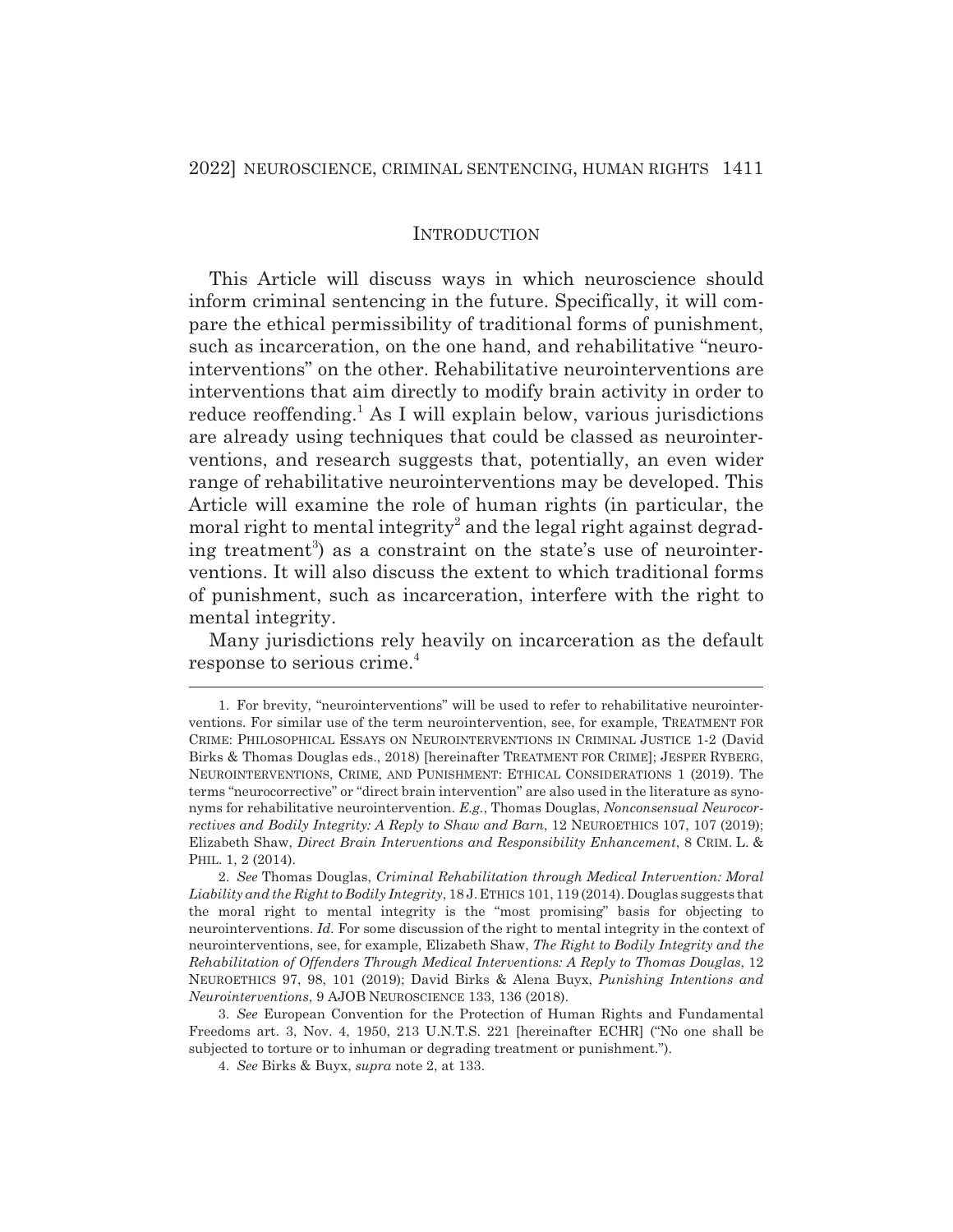The United States has the highest incarceration rate in the world,<sup>5</sup> with a prison population of 1,430,800 people.<sup>6</sup> With an incarceration rate of 144 prisoners per 100,000 inhabitants, England and Wales have the highest incarceration rate in Western Europe.<sup>7</sup> The prison population was 78,058 in March 2021 (having decreased due to COVID-19),<sup>8</sup> but it is predicted to increase to 98,700 by September 2026.<sup>9</sup> Imprisonment comes at a high economic cost to society—39 billion dollars of taxpayers' money is spent on incarceration each year in the United States.10 Incarceration also comes at great personal cost to prisoners—according to a study of twenty-four high-income countries, the suicide rate among female prisoners is nine times higher than that of the general female population, and the suicide rate among male prisoners is three times that of the general male population.<sup>11</sup> Separation from family and friends, severely restricted freedom, and the stigma of incarceration, as well as dangerous and overcrowded conditions, are among the factors that can contribute to prisoner suicides.<sup>12</sup> It has been argued that if neurointerventions are developed to effectively aid criminal rehabilitation, then these interventions have the potential to generate economic savings and to spare offenders suffering by allowing them to avoid incarceration or be released earlier, $13$ 

<sup>5.</sup> *Highest to Lowest: Prison Population Total*, WORLD PRISON BRIEF, https://www.prison studies.org/highest-to-lowest/prison\_population\_rate?field\_region\_taxonomy\_tid=All [https://perma.cc/WG8Y-4VPJ].

<sup>6.</sup> E. ANN CARSON, PRISONERS IN 2019, NCJ 2551155, at 3 (2020), https://bjs.ojp.gov/ library/publications/prisoners-2019 [https://perma.cc/XJ7T-G6FP].

<sup>7.</sup> GEORGINA STURGE, UK PRISON POPULATION STATISTICS, HOUSE OF COMMONSLIB. NO. CBP-04334, 2020, at 24 (UK), https://researchbriefings.files.parliament.uk/documents/ SN04334/SN04334.pdf [https://perma.cc/M5TH-8NKD].

<sup>8.</sup> MINISTRY OF JUSTICE, OFFENDER MANAGEMENT STATISTICS BULLETIN, ENGLAND AND WALES, 2020, at 2 (UK), https://assets.publishing.service.gov.uk/government/uploads/system/ uploads/attachment\_data/file/982382/Offender\_Management\_Statistics\_Quarterly\_Q4\_202 0.pdf [https://perma.cc/7QZP-EY4P].

<sup>9.</sup> MINISTRY OF JUSTICE, PRISON POPULATION PROJECTIONS 2020 TO 2026, ENGLAND AND WALES, 2020, at 1 (UK), https://assets.publishing.service.gov.uk/government/uploads/ system/uploads/attachment\_data/file/938571/Prison\_Population\_Projections\_2020\_to\_2026 .pdf [https://perma.cc/3VT7-K3HM].

<sup>10.</sup> Birks & Buyx, *supra* note 2, at 133.

<sup>11.</sup> Seena Fazel et al., *Suicide in Prisons: An International Study of Prevalence and Contributory Factors*, 4 LANCET PSYCHIATRY 946, 951 (2017).

<sup>12.</sup> Shaoling Zhong et al., *Risk Factors for Suicide in Prisons: A Systematic Review and Meta-Analysis*, 6 LANCET PUB. HEALTH e164, e166-70 (2021).

<sup>13.</sup> *E.g.*, Douglas, *supra* note 2, at 103; Birks & Buyx, *supra* note 2.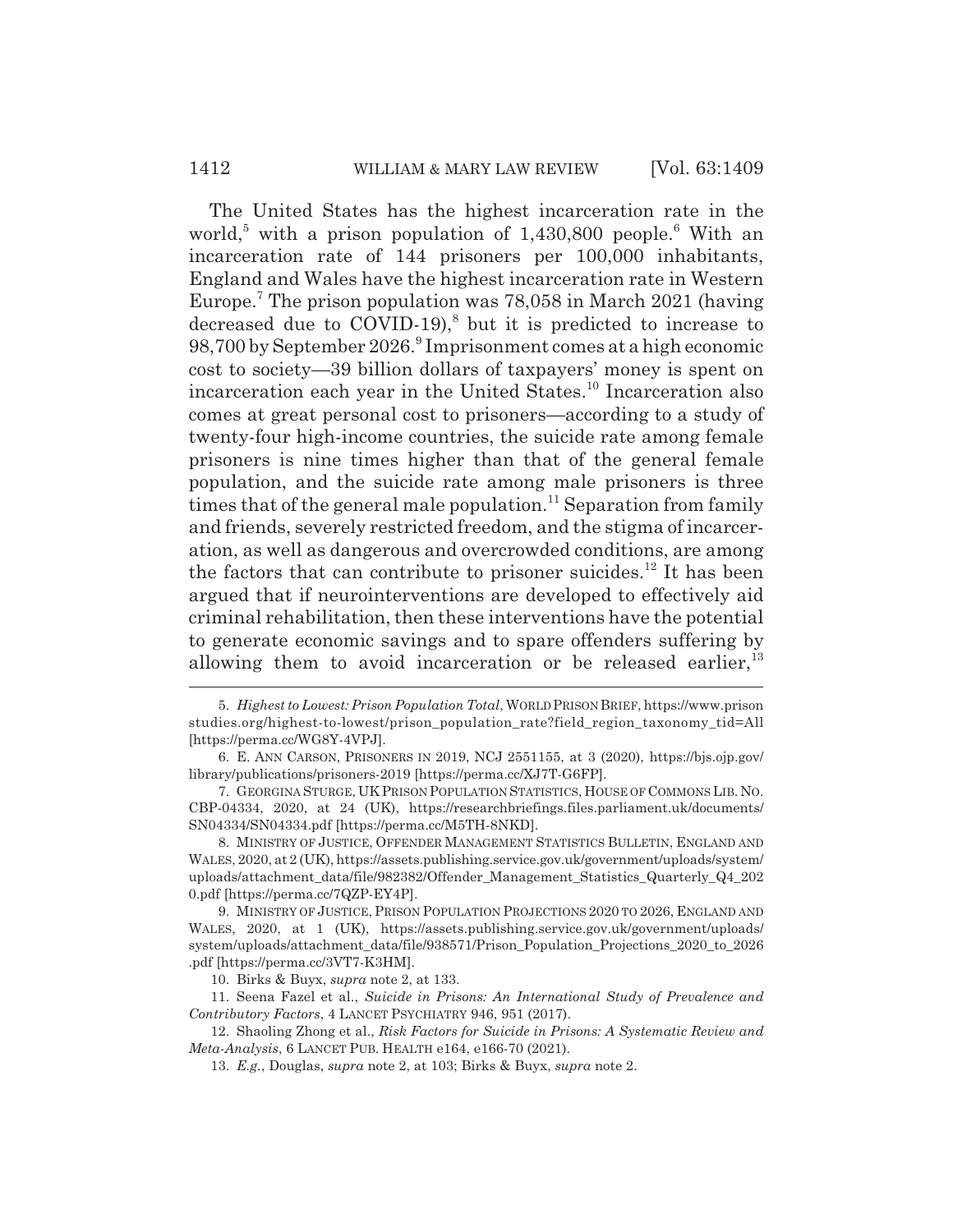although, some fear that the dangers of mandatory neurointerventions may outweigh their advantages.<sup>14</sup> It is, therefore, of practical importance to compare these possible responses to crime and to consider how society can seek to reduce crime in a humane and effective way.

After briefly outlining examples of current and potential neurointerventions in Part II, this Article will then focus, in Part III, on an influential objection against neurointerventions— the idea that neurointerventions threaten mental integrity in a way that prison does not. Growing evidence of incarceration's negative psychological and neurological effects presents a challenge for this objection.<sup>15</sup> Such evidence has been among the factors that have led some academics to raise the question of whether we should treat neurointerventions and prison on a par.<sup>16</sup> In defense of the original objection, it has been replied that even if, in some cases, prison infringes mental integrity to a similar extent as neurointerventions, the impact of prison on mental integrity is merely foreseen, whereas the threat that neurointerventions pose to mental integrity is intended.17 Part III of this Article will critique this attempt to salvage the mental-integrity-based objection against neurointerventions. This Article will attempt to cast some doubt on whether the intention/side effect distinction has the *moral weight* in this context that has often been assigned to it. It will be argued that the intention/side effect distinction does not warrant regarding mandatory incarceration as being significantly less problematic than mandatory neurointerventions in cases where the adverse effects of prison and neurointerventions are similarly severe.

Part IV will discuss some of the practical implications of this argument. If we should regard the adverse effects of prison and neurointerventions as roughly morally equivalent (where they are similarly severe), one way to respond is to be equally willing to

<sup>14.</sup> *E.g.*, RYBERG, *supra* note 1; Shaw, *supra* note 1.

<sup>15.</sup> *E.g.*, Sjors Ligthart et al., *Prison and the Brain: Neuropsychological Research in the Light of the European Convention on Human Rights*, 10 NEW J. EUR. CRIM. L. 287, 299-300 (2019); GREGG D.CARUSO, REJECTING RETRIBUTIVISM:FREEWILL,PUNISHMENT, AND CRIMINAL JUSTICE 229-60 (2021).

<sup>16.</sup> *E.g.*, Douglas, *supra* note 1, at 117; James Edgar Lim, *Is Incarceration Better than Neurointervention? On the Intended Harms of Prison*, 9 AJOBNEUROSCIENCE 168, 169 (2018).

<sup>17.</sup> Birks & Buyx, *supra* note 2, at 134.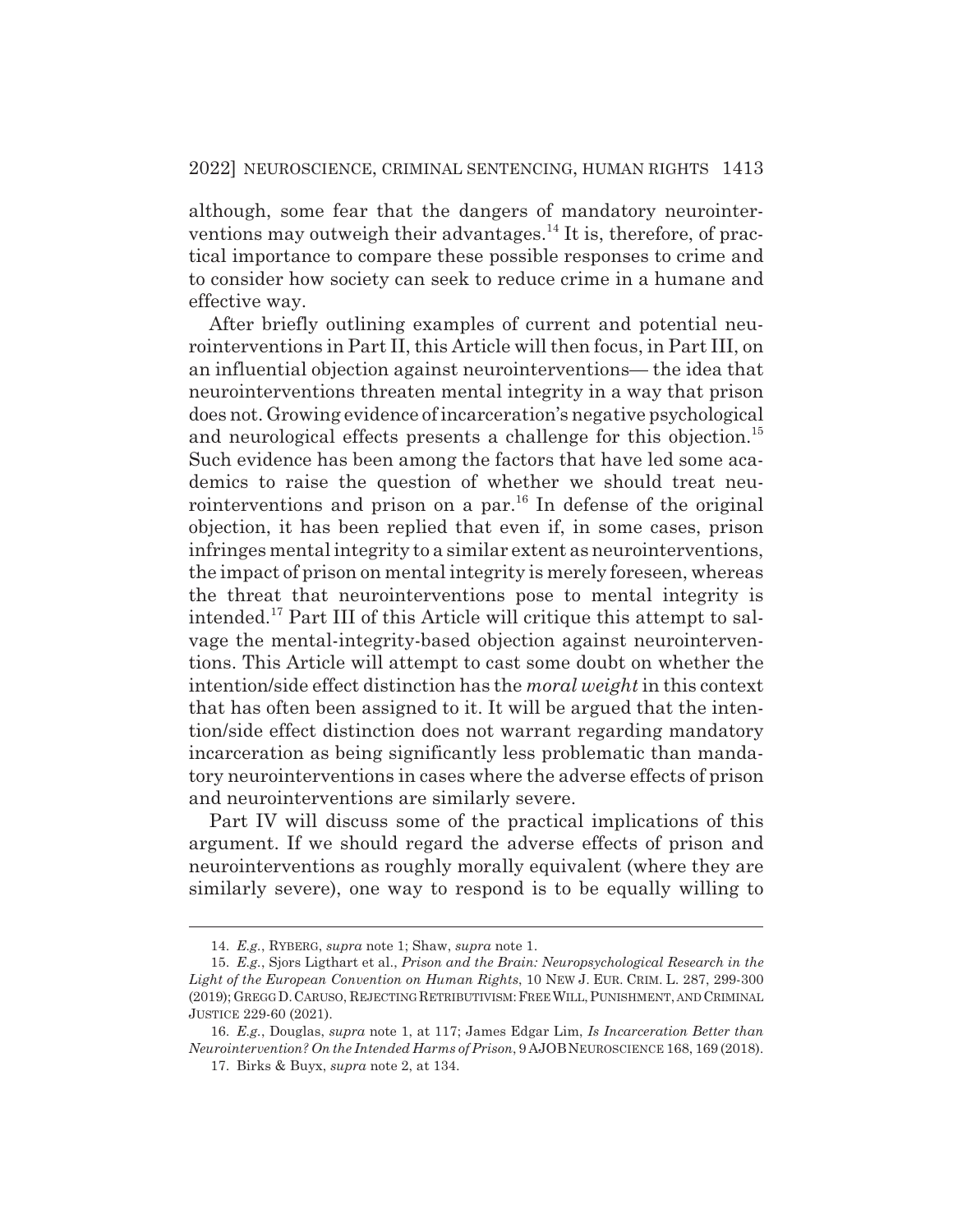#### 1414 WILLIAM & MARY LAW REVIEW [Vol. 63:1409]

impose either and to allow the state to impose whichever is most effective at preventing crime. In contrast, this Article will favor a second, human-rights-based approach. I will suggest that the state has strong obligations to research techniques that minimize adverse so-called side effects or any adverse effects on mental integrity and to offer prisoners the choice where possible between prison and rehabilitative interventions. In the light of the philosophical discussion, this Article will make some suggestions about what would be the most ethically defensible interpretation and development of certain aspects of the legal right against degrading treatment.

#### I. EXAMPLES OF NEUROINTERVENTIONS

As Areti Theofilopoulou notes, "[t]he most widely discussed case of neurointerventions in the context of criminal justice is that of anti-libidinal pharmacological agents administered to sex offenders."<sup>18</sup> In the literature on neurointerventions, anti-libidinal drugs<sup>19</sup> that reduce the effects or production of testosterone are considered neurointerventions because they have a considerable impact on the brain and on aspects of the individual's psychology such as sexual thoughts, desires, and motivations.<sup>20</sup> It has been suggested that the effects of anti-libidinal drugs on the brain are even more important in addressing sexual offending than the drugs' physical effects on sexual functioning.<sup>21</sup> Even if someone's ability to engage in penetrative sexual activity has been reduced/removed, the person can still find ways of committing serious sexual offenses if the desire/

<sup>18.</sup> Areti Theofilopoulou, *Punishment as Moral Fortification and Non-Consensual Neurointerventions*, 38 LAW & PHIL. 149, 155 (2019).

<sup>19.</sup> The terms "anti-androgens" or "chemical castration" are sometimes used to refer to such drugs. Anti-libidinal effects can be produced by hormonal testosterone-supressing drugs such as cyproterone acetate, or by nonhormonal drugs such as some antipsychotics and selective serotonin reuptake inhibitor antidepressants. *See* Omer Khan et al., *Pharmacological Interventions for Those Who Have Sexually Offended or Are at Risk of Offending*, 2 COCHRANE DATABASE OF SYSTEMATIC REVS. 1, 6 (2015).

<sup>20.</sup> *See, e.g.*, David JE Byrne, *Neurointerventions, Recidivist Sex Offenders, and Situated Moral Agency: An Approach from the Margins*, 9 AJOB NEUROSCIENCE 158 (2018); Birks & Buyx, *supra* note 2, at 133; Jonathan Pugh & Hannah Maslen, *'Drugs That Make You Feel Bad?' Remorse-Based Mitigation and Neurointerventions*, 11 CRIM. L. & PHIL. 499, 500, 506-7 (2017).

<sup>21.</sup> *See* Henry T. Greely & Nita A. Farahany, *Neuroscience and the Criminal Justice System*, 2 ANN. REV. CRIMINOLOGY 451, 466 (2019).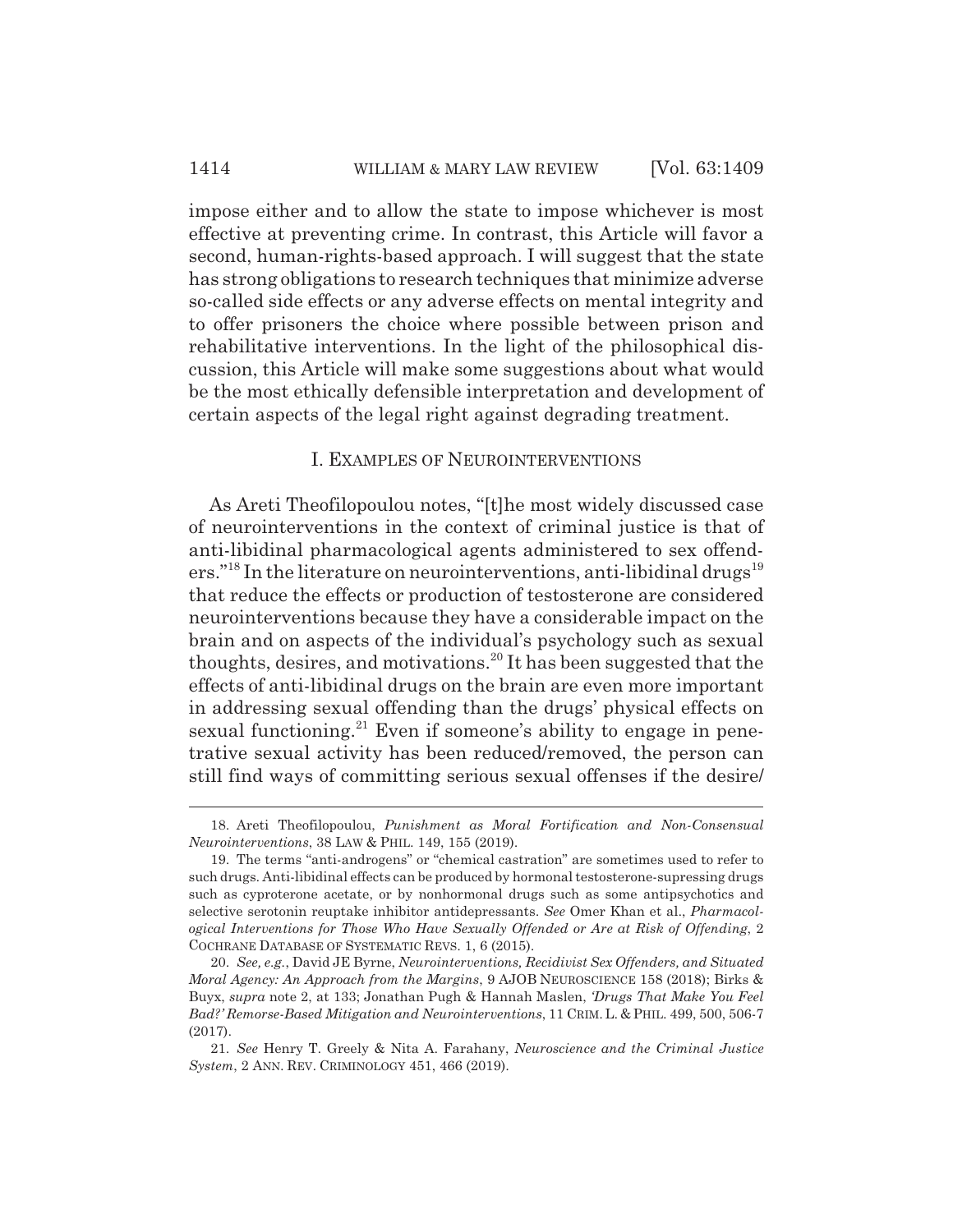motivation to do so remains.22 Don Grubin explains the link between testosterone and the motivation to commit sexual offenses as follows:

In the male brain, testosterone receptors are most dense in hypothalamic nuclei, the amygdala and other areas of the limbic system, the prefrontal cortex, and the temporal cortex, all parts of the brain known to be involved in processing sexual stimuli or initiating or maintaining sexual behavior.... testosterone has effects on the responsiveness of both general and specific neurological arousal mechanisms, it influences the processing of sexual sensory stimuli, it impacts on motivation, attention, and mood, and it is associated with aggression and dominance, all of which are potentially relevant to sexually problematic behaviour. Therefore, treatments aimed at moderating the activity of testosterone ... can ... weaken the foundation on which sex offending sits. $23$ 

A variety of jurisdictions currently administer anti-libidinal drugs to sex offenders under either statutory provisions that specifically concern sexual behavior<sup>24</sup> or general mental health legislation.<sup>25</sup> Depending on the jurisdiction, these interventions may be offered on a voluntary basis within prison or in the community,  $26$  imposed as a compulsory treatment in the community or as a mandatory condition of parole,<sup>27</sup> or exchanged for early release.<sup>28</sup> It is not the purpose of this Article to engage in an analysis of legislation on this

27. *See* Lisa Forsberg & Thomas Douglas, *Anti-Libidinal Interventions in Sex Offenders: Medical or Correctional?*, 24 MED. L. REV. 453, 458, 461-62 (2016).

<sup>22.</sup> *See id.*

<sup>23.</sup> Don Grubin, *The Pharmacological Treatment of Sex Offenders*, *in* THE WILEY BLACKWELL HANDBOOK OF FORENSIC NEUROSCIENCE 703, 711-12 (Anthony R. Beech et al. eds., 2018).

<sup>24.</sup> For example, California authorizes medroxyprogesterone acetate treatment for certain sexual offenders with victims under thirteen years old. CAL. PENAL CODE § 645 (West 2019).

<sup>25.</sup> For example, England and Wales permit the Secretary of State to regulate the administration of medicine to detainees for treatment of mental health disorders. Mental Health Act 1983, c. 20, § 58 (UK).

<sup>26.</sup> *See generally* Grubin, *supra* note 23, at 718 (identifying treatment options aimed at preventing recidivism and those taken in the course of psychological therapy).

<sup>28.</sup> For example, in Western Australia, offenders' participation in sex offender treatment programs can be taken into account in decisions about releasing the offender. *Parole and Sentencing Legislation Amendment Act 2006* (WA) s5A (Austl.).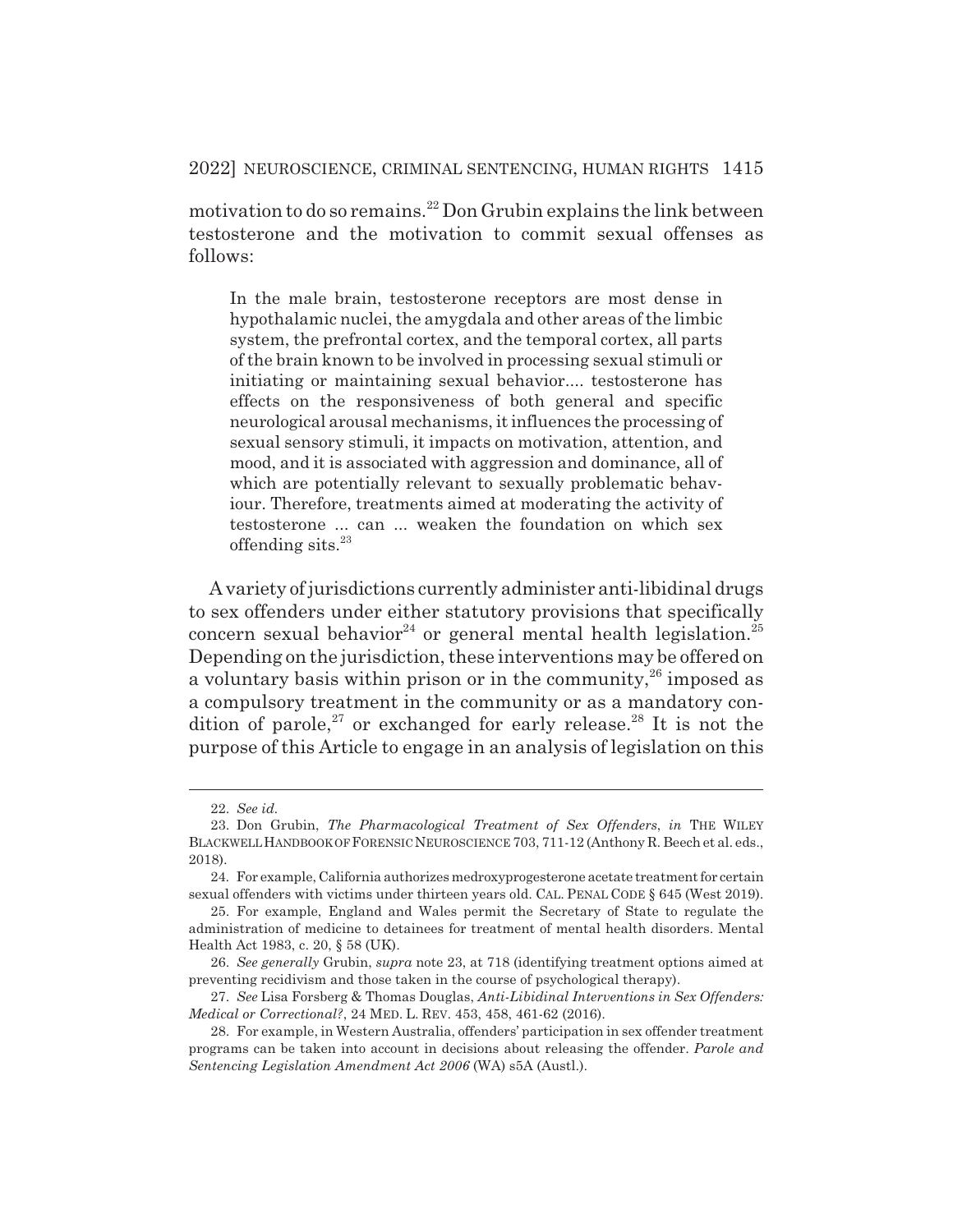topic in a specific jurisdiction, but rather to discuss general moral principles and considerations relating to the human right against degrading treatment, which could be applied to such domestic  $\text{laws}$ .<sup>29</sup>

Concerns have been raised that, despite the widespread use of anti-libidinal treatments within criminal justice systems, the evidence concerning their effectiveness is not robust.<sup>30</sup> However, some studies have suggested that, at least for some offenders, antilibidinal treatments are more effective than psychological therapies, such as cognitive behavioral therapy, although anti-libidinal interventions are usually administered in conjunction with psychological therapies.<sup>31</sup> Anti-libidinal treatments are also likely to be more effective at rehabilitating offenders post-release than incarceration alone.32 Although incarceration prevents re-offending against members of the public (though not necessarily other prisoners) while the offender is detained, and some offenders subjected to longer sentences may "age out" of offending while incarcerated, <sup>33</sup> it has nevertheless been shown that incarceration has a "*criminogenic* effect" for a significant proportion of offenders<sup>34</sup> and likewise some group psychological behavior programs can also *increase* reoffending. $35$ 

Research suggests the potential development of a wider range of rehabilitative neurointerventions in the future. Potential treatments include using drugs that modulate the neurotransmitter

<sup>29.</sup> For a comparison of some of the domestic legal regimes governing the provision of sex offender treatments, see Lisa Forsberg, *Crime-Preventing Neurointerventions and the Law: Learning from Anti-Libidinal Interventions*,*in* TREATMENT FOR CRIME, *supra* note 1, at 44, 46- 48, 52-53.

<sup>30.</sup> Khan et al., *supra* note 19, at 7.

<sup>31.</sup> Friedrich Lösel & Martin Schmucker, *The Effectiveness of Treatment for Sexual Offenders: A Comprehensive Meta-Analysis*, 1 J.EXPERIMENTAL CRIMINOLOGY 117, 135 (2005). 32. Daniel S. Nagin et al., *Imprisonment and Reoffending*, *in* 38 CRIME AND JUSTICE: A

REVIEW OF RESEARCH 115, 138 (Michael Tonry ed., 2009).

<sup>33.</sup> *See* TREATMENT FOR CRIME, *supra* note 1, at 2.

<sup>34.</sup> *See* Nagin et al., *supra* note 32, at 144-45.

<sup>35.</sup> AIDAN MEWS ET AL., MINISTRY OF JUSTICE, IMPACT EVALUATION OF THE PRISON-BASED CORE SEX OFFENDER TREATMENT PROGRAMME (2017) (UK), https://assets.publishing.service. gov.uk/government/uploads/system/uploads/attachment\_data/file/623876/sotp-report-web-.pdf [https://perma.cc/7YJP-NHS4]. For discussion, see Elizabeth Shaw, *Counterproductive Criminal Rehabilitation: Dealing with the Double-Edged Sword of Moral Bioenhancement via Cognitive Enhancement*, 65 INT'L J. L. & PSYCHIATRY (2019).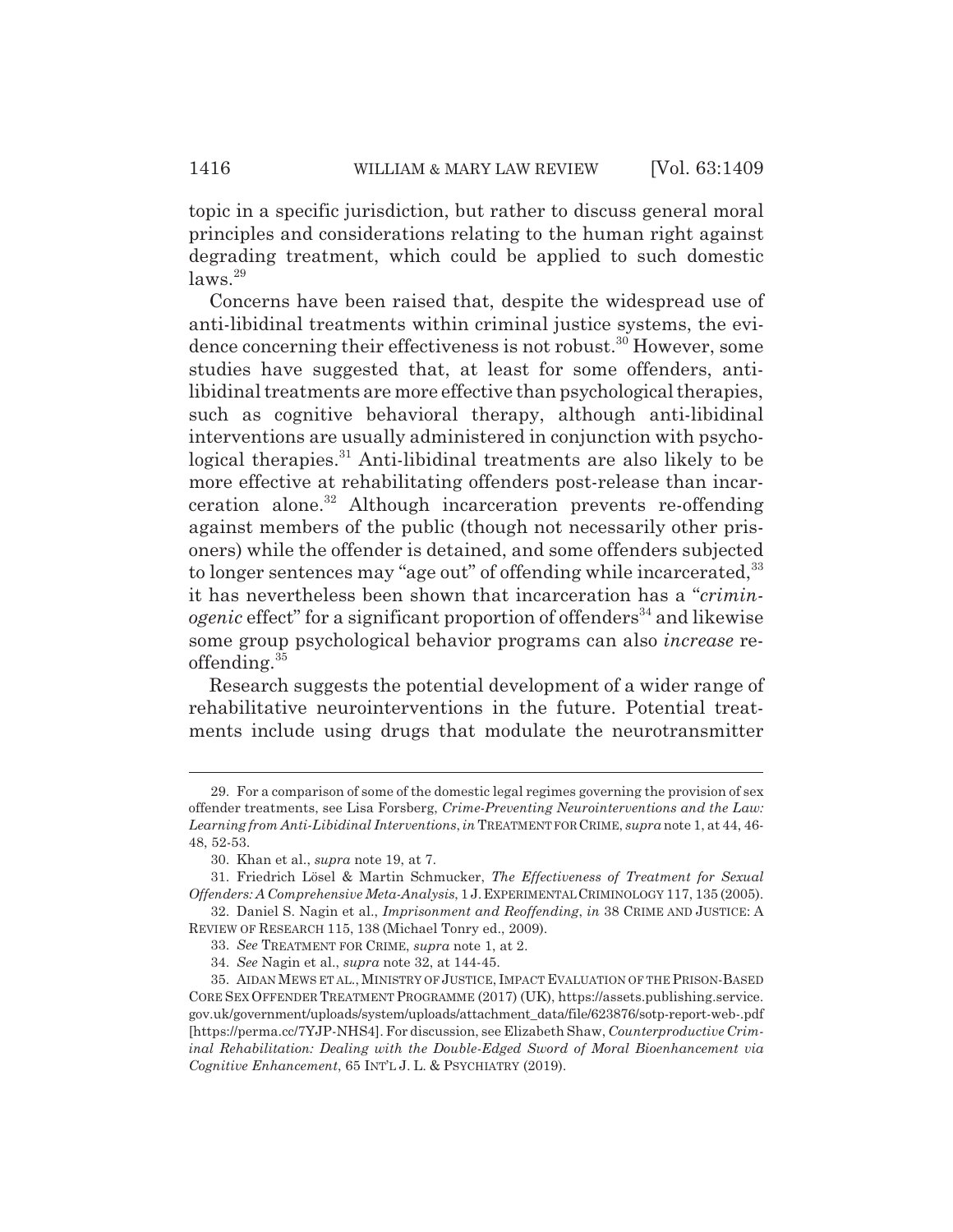serotonin to reduce aggression and impulsivity<sup>36</sup> and using transcranial magnetic stimulation (TMS)—placing a device against the skull that transmits magnetic pulses to stimulate nerve cells in the brain—to increase empathy.37

Neurointerventions may cause a range of potentially worrying mental and physical effects and side effects.38 This Article will focus on the impact of neurointerventions on *mental integrity*, which, as explained below, is distinct from physical symptoms or suffering caused by these interventions. The mental integrity objection is particularly significant because it can be argued that all neurointerventions affect mental integrity, whereas it is possible to imagine neurointerventions that have minimal physical side effects and cause minimal suffering.39 If the impact of neurointerventions on mental integrity is problematic, then this would have wider implications than arguments based on the suffering or physical symptoms caused by neurointerventions.

## II. INTENDED AND UNINTENDED EFFECTS ON MENTAL INTEGRITY: PRISON VS. NEUROINTERVENTIONS

It has been argued that we can distinguish prison from neurointerventions based on the impact neurointerventions have on mental integrity.40 Although it is often assumed that we have a moral right to mental integrity, the literature on the precise scope of this right is very limited.41 It is not possible within this Article to give a complete account of the content of the right to mental integrity. Rather, this Article will highlight the key aspects of this

<sup>36.</sup> Christopher Chew et al., *Biological Interventions for Crime Prevention*, *in* TREATMENT FOR CRIME, *supra* note 1, at 11, 22-25.

<sup>37.</sup> *E.g.*, Carmen S. Sergiou et al., *The Effectiveness of Transcranial Direct Current Stimulation as an Intervention to Improve Empathic Abilities and Reduce Violent Behavior: A Literature Review*, 55 AGGRESSION & VIOLENT BEHAV. 1, 2 (2020).

<sup>38.</sup> *See, e.g.*, Shaw, *supra* note 35, at 4; Birks & Buyx, *supra* note 2, at 135-37.

<sup>39.</sup> *See* Peter Vallentyne, *Neurointerventions: Punishment, Mental Integrity, and Intentions*, 9 AJOB NEUROSCIENCE 131, 131-32 (2018). TMS may be a real-life example of a neurointervention that causes minimal physical side effects and minimal suffering. *See, e.g.*, Sergiou et. al, *supra* note 37, at 2.

<sup>40.</sup> *See* Shaw, *supra* note 2, at 98.

<sup>41.</sup> Douglas observes that "[v]ery little work has been done to determine ... what varieties of mental influence" would infringe this right. Douglas, *supra* note 2, at 119.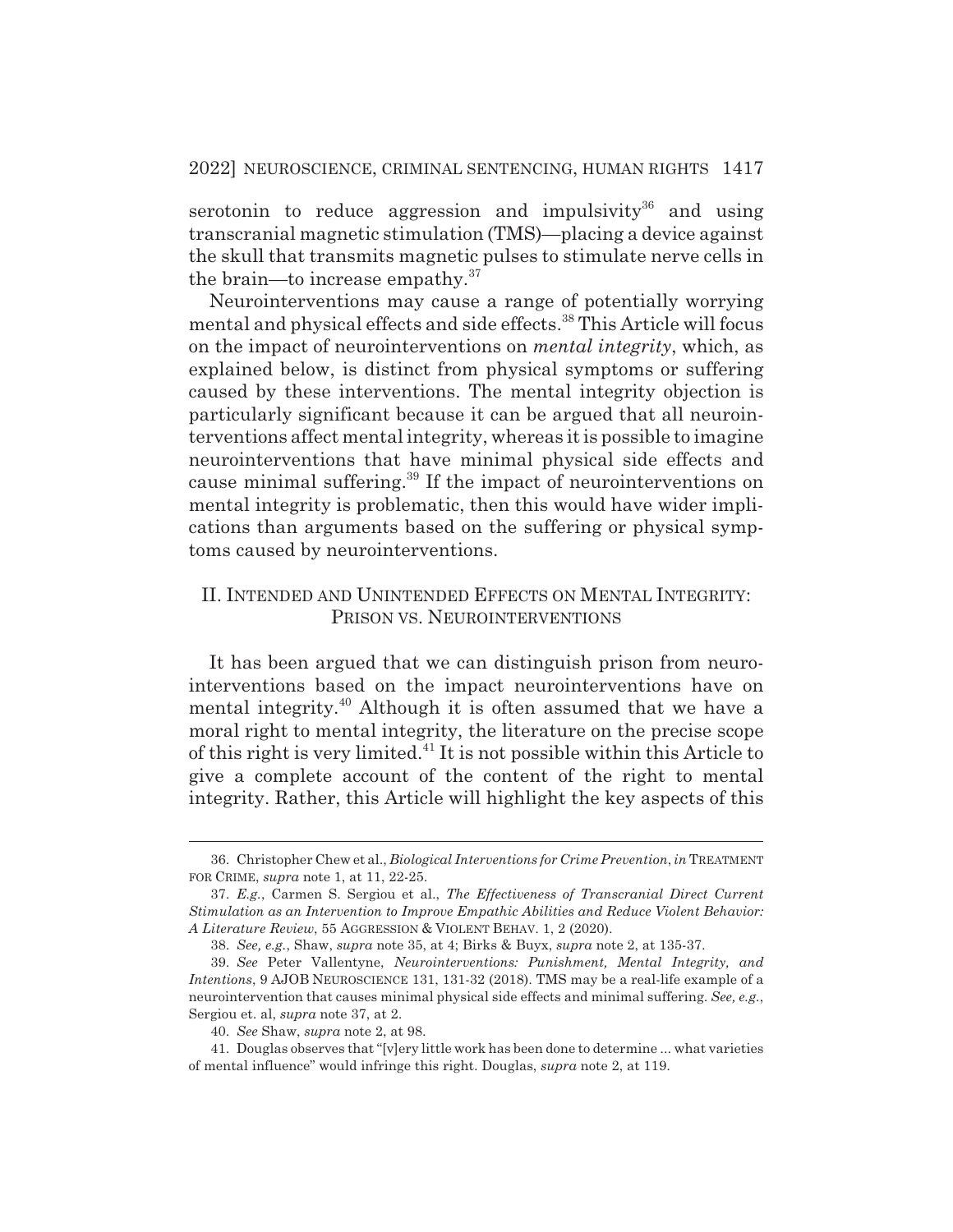right relevant to the comparison between prison and neurointerventions. The right to mental integrity can be infringed by intentionally interfering with a person's mental states through nonrational means.<sup>42</sup> The wrongfulness of violating mental integrity cannot be reduced to the wrongfulness of inflicting "the experiential harm of suffering," and mental integrity can be violated "without" any experiential harm."43 Rather, the wrongfulness of violating mental integrity lies in the disrespect that is shown for the victim's rational agency, and is connected with the intuition that interfering with mental states through nonrational means can be "manipulative."44

Although there is a widespread intuition that neurointerventions pose a greater threat to mental integrity than prison, this intuition has been challenged with reference to evidence that prison can cause a range of adverse psychological and neurological effects.45 One possible response to that challenge involves drawing the traditional distinction between intended effects and side effects.<sup>46</sup> Neurointerventions can threaten mental integrity in two ways through both their intended effects and their side effects. $47$  Firstly, regarding the intended effects of neurointerventions: even if these interventions pursue legitimate aims, such as the rehabilitation and/or reform of offenders, they achieve these aims through means that bypass rational agency, thereby posing a threat to mental integrity.48 Secondly, the side effects of neurointerventions might be thought to threaten mental integrity by interfering with offenders' valuable mental states and choices.<sup>49</sup> Neurointerventions might

<sup>42.</sup> Shaw, *supra* note 1, at 2, 7-8; Jan Christoph Bublitz & Reinhardt Merkel, *Crimes Against Minds: On Mental Manipulations, Harms and a Human Right to Mental Self-Determination*, 8 CRIM. L. & PHIL. 51, 73 (2014). One might wonder whether the right to mental integrity protects *all* mental states. Birks and Douglas tentatively suggest that interfering with all-things-considered "disvaluable" mental states may not be objectionable. David Birks & Thomas Douglas, *Two Ways to Frustrate a Desire*, 51 J. VALUE INQUIRY 417, 418, 428-30 (2017). That issue will not be explored in the present Article.

<sup>43.</sup> Birks & Buyx, *supra* note 2, at 136.

<sup>44.</sup> *See id.* at 134.

<sup>45.</sup> Ligthart et al., *supra* note 15, at 298-300.

<sup>46.</sup> *See* Birks & Buyx, *supra* note 2, at 136.

<sup>47.</sup> *Id.* at 140.

<sup>48.</sup> *See* Shaw, *supra* note 1, at 2; Bublitz & Merkel, *supra* note 42.

<sup>49.</sup> *See* Birks & Buyx, *supra* note 2, at 136.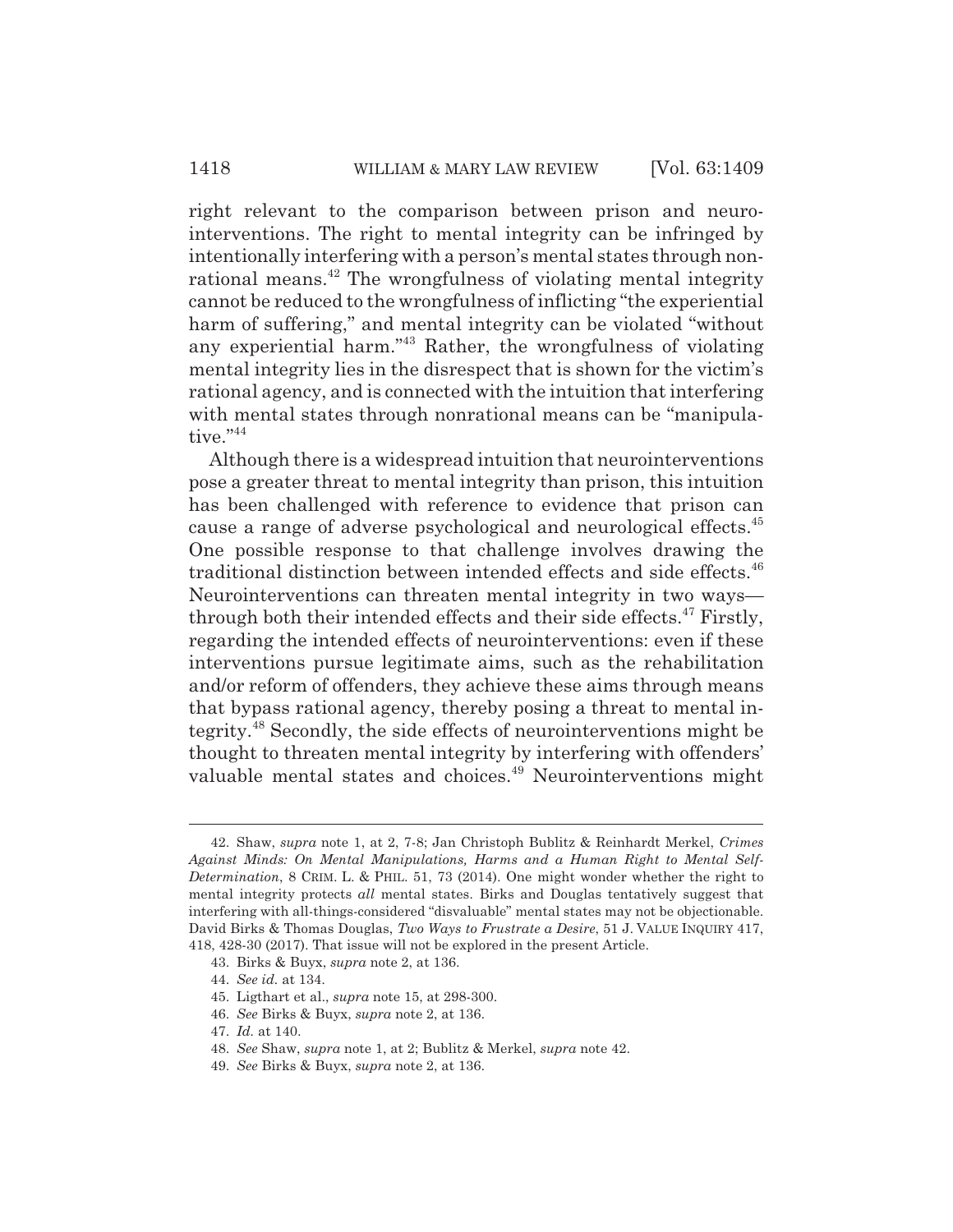eliminate or diminish some legitimate desires offenders may have.<sup>50</sup> For example, as mentioned above, sex offenders are sometimes given testosterone-lowering drugs to try to reduce their deviant sexual desires.<sup>51</sup> This treatment also interferes with their capacity to experience legitimate sexual desires, impairing their ability to engage in harmless sexual relationships.<sup>52</sup> Aggression-lowering neurointerventions, which might be developed in the future, would aim at decreasing the likelihood of criminal violence, but could also interfere with offenders' legitimate desires and choices, such as a passion for boxing, a decision to join the army, or the decision to use force in self-defense.<sup>53</sup>

In contrast, it is often assumed that prison only threatens mental integrity through its side effects and not through its intended effects.54 The intended effects of prison—for example, communicating censure and being a forum in which an offender can reform—are considered unproblematic, as the communication of censure and attempt to reform offenders involves engaging with offenders' rational agency.<sup>55</sup> The side effects of prison might interfere with offenders' valuable mental states and choices by causing or worsening offenders' mental health problems, either from separation from friends and family, from the constraint on liberty, or from the under-stimulating prison environment.<sup>56</sup> However, according to the traditional argument, the side effects of prison are not intended.<sup>57</sup> The judge, when sentencing someone to prison, does not intend to cause the person to experience mental health problems.

Many theorists believe that harms or rights infringements that are caused intentionally are harder to justify than those that are

<sup>50.</sup> *Id.*

<sup>51.</sup> Khan et al., *supra* note 19.

<sup>52.</sup> Birks & Buyx, *supra* note 2, at 136.

<sup>53.</sup> *See* John Harris, *Moral Enhancement and Freedom*, 25 BIOETHICS 102, 105 (2011).

<sup>54.</sup> For a critical discussion of this assumption and of its supposed moral relevance, see Adam J. Kolber, *Unintentional Punishment*, 18 LEGAL THEORY 1 (2012). For a long time, this assumption has featured in discussions of the justifiability of prison versus "treatments" for crime. *See, e.g.*, Lawrence Stern, *Freedom, Blame, and Moral Community*, 71 J. PHIL. 72, 82 (1974) (conceding that "punishment does not *aim* to subvert rational and moral capacity" but denying that this is enough to justify preferring traditional punishment to treatment (emphasis added)).

<sup>55.</sup> *See* R.A.DUFF, PUNISHMENT,COMMUNICATION, AND COMMUNITY 28, 30, 108-09 (2001).

<sup>56.</sup> *See* Zhong et al., *supra* note 12.

<sup>57.</sup> *See* Kolber, *supra* note 54, at 2-3.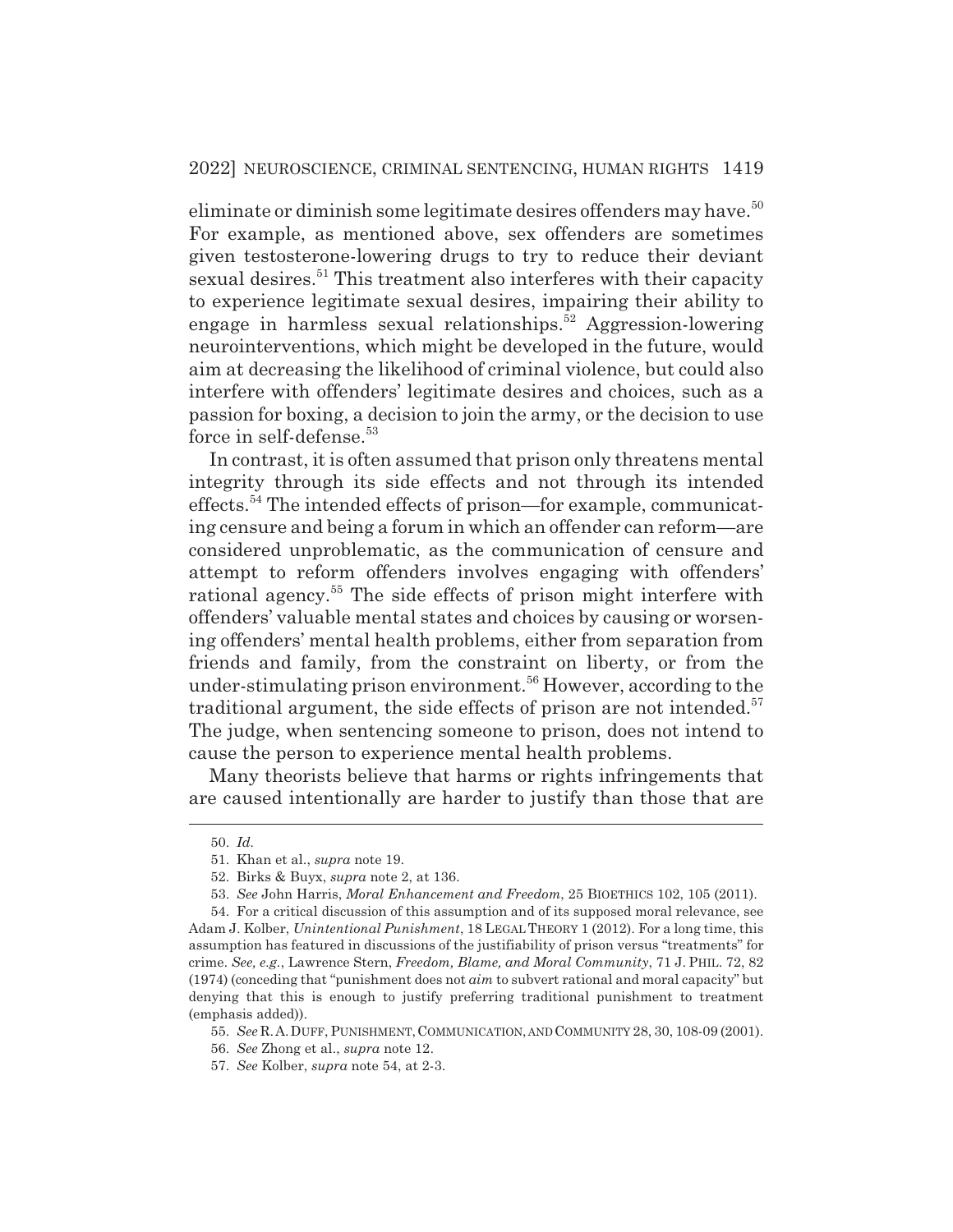foreseen side effects.58 If one subscribes to that view, one could therefore argue that neurointerventions are harder to justify than prison because neurointerventions interfere with mental integrity intentionally (as well as through side effects), whereas prison only interferes with mental integrity through side effects.<sup>59</sup> To clarify: this line of argument does not entail that causing adverse side effects is unproblematic, but only that it is easier to justify than causing *intended* harms or rights infringements.<sup>60</sup> Theorists who endorse this line of argument need not endorse current prison conditions, which are often inhumane.<sup>61</sup> Instead, these theorists typically focus on humane prison conditions, which nevertheless unavoidably have some negative side effects, and argue that *if* society only employed humane forms of imprisonment, then neurointerventions, with the same severity of negative side effects, would be harder to justify than humane incarceration. $62$  For example, David Birks and Alena Buyx state, "when we discuss incarceration, we are imagining it to involve a diminution of the offender's liberty, but without the overcrowding and risk of assault commonly experienced by incarcerated persons in the United States and United Kingdom. We call this minimally decent incarceration."63 In the minimally decent incarceration context, harms to mental integrity are considered "unintended but merely foreseen" while the identical harms are considered "intended" in the rehabilitative neurointervention context.<sup>64</sup>

Birks and Buyx made an important contribution to the debate about the relative impact of neurointerventions and prison on mental integrity by attempting to show that the intended effects of neurointerventions on mental integrity are even more problematic

<sup>58.</sup> For useful overviews, see generally Warren S. Quinn, *Actions, Intentions, and Consequences: The Doctrine of Double Effect*, 18 PHIL. & PUB. AFFS. 334 (1989); Dana Kay Nelkin & Samuel C. Rickless, *So Close, Yet So Far: Why Solutions to the Closeness Problem for the Doctrine of Double Effect Fall Short*, 49 NOÛS 376 (2015).

<sup>59.</sup> *See* Nelkin & Rickless, *supra* note 58, at 376, 378-79.

<sup>60.</sup> Birks & Buyx, *supra* note 2, at 136.

<sup>61.</sup> *See, e.g.*, Heather Ann Thompson, *What's Hidden Behind The Walls of America's Prisons*, THE CONVERSATION (June 4, 2017, 9:45 PM), https://theconversation.com/whatshidden-behind-the-walls-of-americas-prisons-77282 [https://perma.cc/4JB6-6FNP].

<sup>62.</sup> *See* Birks & Buyx, *supra* note 2, at 134.

<sup>63.</sup> *Id.* (citation omitted); *see also* Douglas, *supra* note 2, at 105-06.

<sup>64.</sup> Birks & Buyx, *supra* note 2, at 141.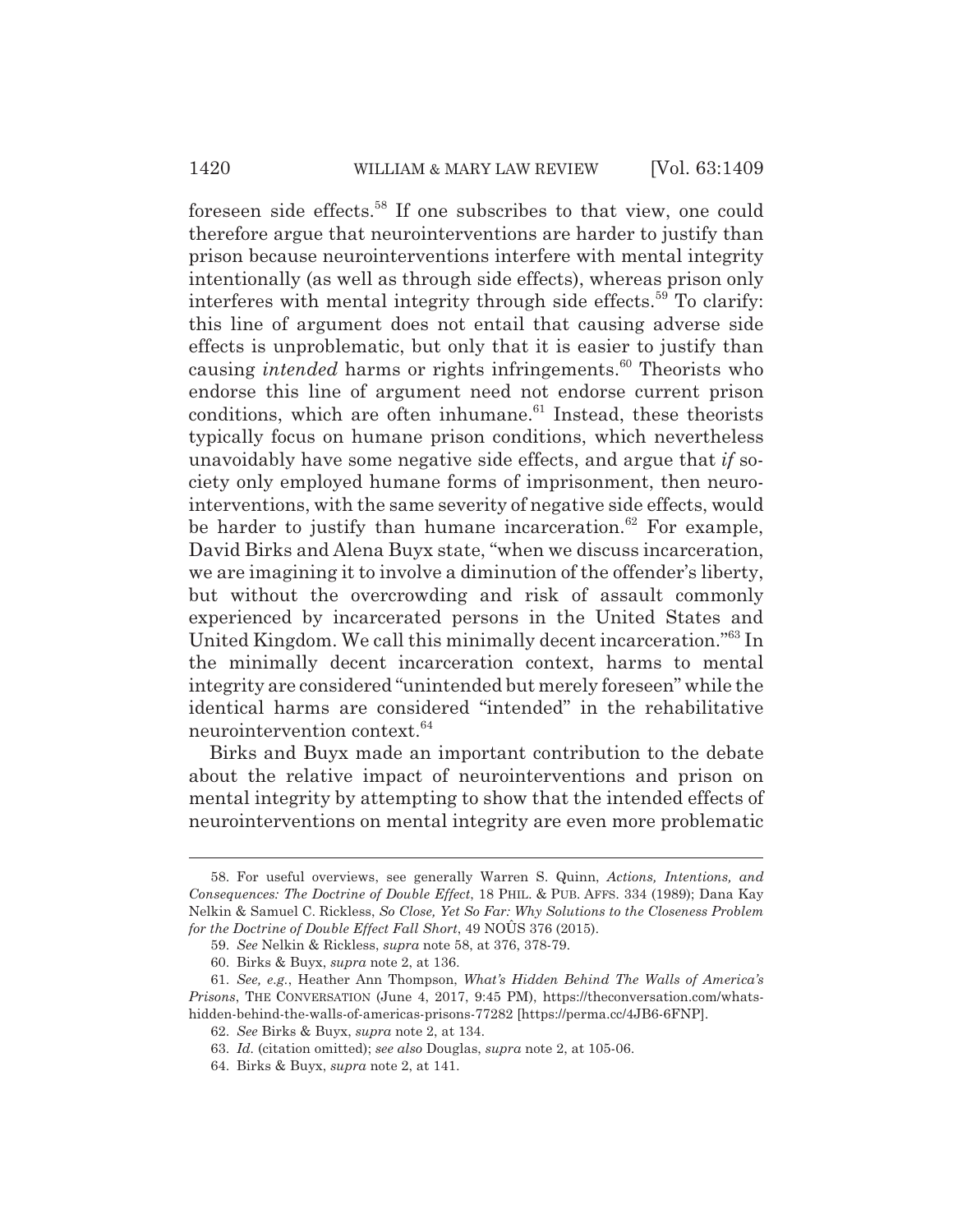than previously assumed.<sup>65</sup> Birks and Buyx argue that the intended effects of neurointerventions are not limited to achieving punishment goals.<sup>66</sup> They argue that what theorists previously categorized as side effects of neurointerventions, such as dampening offenders' legitimate desires, can actually be recharacterized as *intended* effects.67 In contrast, according to Birks and Buyx, prison's supposed side effects, such as deterioration in mental health, genuinely are side effects.<sup>68</sup> They argue that if someone who administers a drug knows that the drug produces more than one effect, then the person who administers it intends to produce all the known effects of the drug.69 So, if a testosterone-lowering drug is known to diminish both (1) the desire to commit sexual offenses and (2) legitimate sexual desires, the person who administers the drug cannot claim only to have intended to diminish the desire to commit sexual offenses.<sup>70</sup> According to Birks and Buyx, they must have intended to diminish both (1) and (2); whereas traditionally, the diminishing of (2) would have been considered a mere side effect.<sup>71</sup> If Birks and Buyx's argument succeeds, it could make neurointerventions seem even more problematic than they already appear on the traditional version of mental integrity-based objection.72 If intentionally diminishing *illegitimate* sexual desires using brain interventions is hard to justify because it is a manipulative violation of mental integrity, intentionally diminishing *legitimate* sexual desires might seem even harder to justify.<sup>73</sup>

Birks and Buyx's recharacterization of the diminishment of legitimate desires as being an intended effect depends on the claim that the effects of an action can only be considered "side effects" if they are *causally* related to what one intended to do, rather than

<sup>65.</sup> *See id.* at 133-36, 141.

<sup>66.</sup> *Id.* at 137-41.

<sup>67.</sup> *Id.* at 141.

<sup>68.</sup> *Id.* Birks and Buyx do not reach a conclusion about whether neurointerventions are objectionable *all things considered*. Their aim is limited to arguing that, in cases where neurointervention and prison have a similarly severe impact on mental integrity, neurointerventions are *in one respect* harder to justify. *Id.* at 134, 140-41.

<sup>69.</sup> *Id.* at 140.

<sup>70.</sup> *See id.*

<sup>71.</sup> *See id.* at 135, 140.

<sup>72.</sup> *See id.* at 134-35, 141.

<sup>73.</sup> *See id.*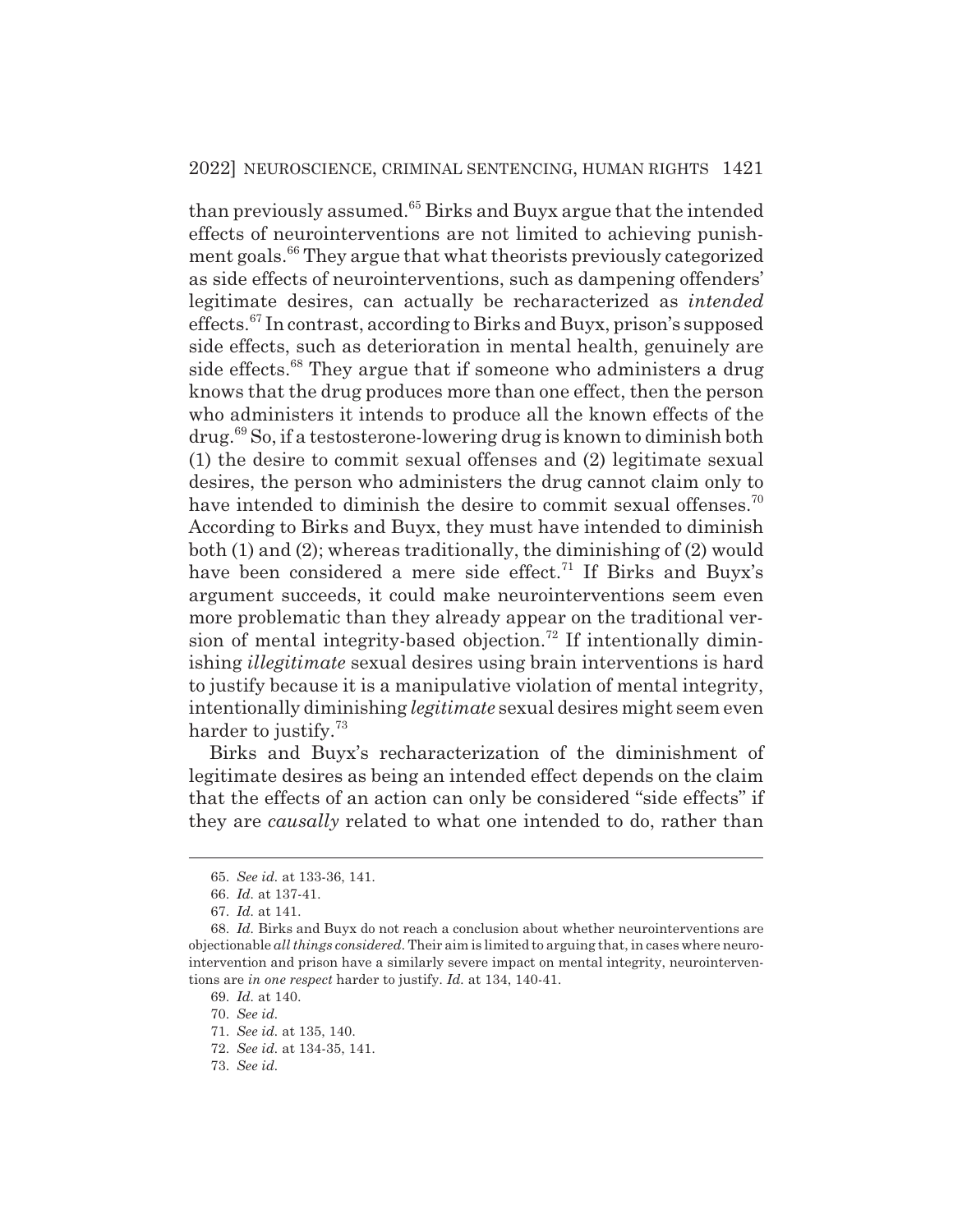having a *constitutive relationship* to what one intended to do.<sup>74</sup> To illustrate this point, they draw on a famous example used by Philippa Foot in which, during a cave exploration, the largest explorer gets stuck in the only exit and cannot be moved.<sup>75</sup> The only way the other explorers can survive is to blow him up with dynamite in order to escape the cave.76 (This example is introduced in order to understand the meaning of the term "intention," not in order to discuss whether the explorers' actions are ethically permissible.<sup>77</sup>) The surviving explorers cannot argue that they did not intend to kill their companion, but merely meant to blow him to pieces, because blowing him to pieces is too "close" to killing him—blowing him to pieces *constitutes* killing him, rather than merely *causing* his death.78 Birks and Buyx apply this reasoning to the example of the testosterone-lowering drug that diminishes both (1) illegitimate sexual desires and (2) legitimate/valuable sexual desires, and they conclude that: "The state of affairs of diminishing [the offender's] testosterone by administering [the neurointervention] is constitutive of the state of affairs of [the offender] being less likely to have a valuable sexual desire."79

However, it could be objected that there is a plausible analysis of why the explorers, in the cave example, cannot dismiss the death of their companion as a side effect, which is not analogous to the way Birks and Buyx analyze the testosterone example. In the cave example there is an *intentional action*—lighting the dynamite which *causes* an *intended effect*—someone being blown to bits.<sup>80</sup> Their motive for causing him to be blown to bits is to escape, and their companion being blown to bits is *intended as a means* of escaping.<sup>81</sup> The surviving explorers try to claim that lighting the

<sup>74.</sup> *See id.* at 138-39.

<sup>75.</sup> *Id.* at 138-39 (citing PHILIPPA FOOT, VIRTUE AND VICES AND OTHER ESSAYS IN MORAL PHILOSOPHY 21-22 (D. Z. Phillips ed., 1978)).

<sup>76.</sup> *Id.*

<sup>77.</sup> *Id.* at 21.

<sup>78.</sup> *See id.* at 21-22.

<sup>79.</sup> Birks & Buyx, *supra* note 2, at 140.

<sup>80.</sup> *See* FOOT, *supra* note 75, at 21-22.

<sup>81.</sup> *Id.*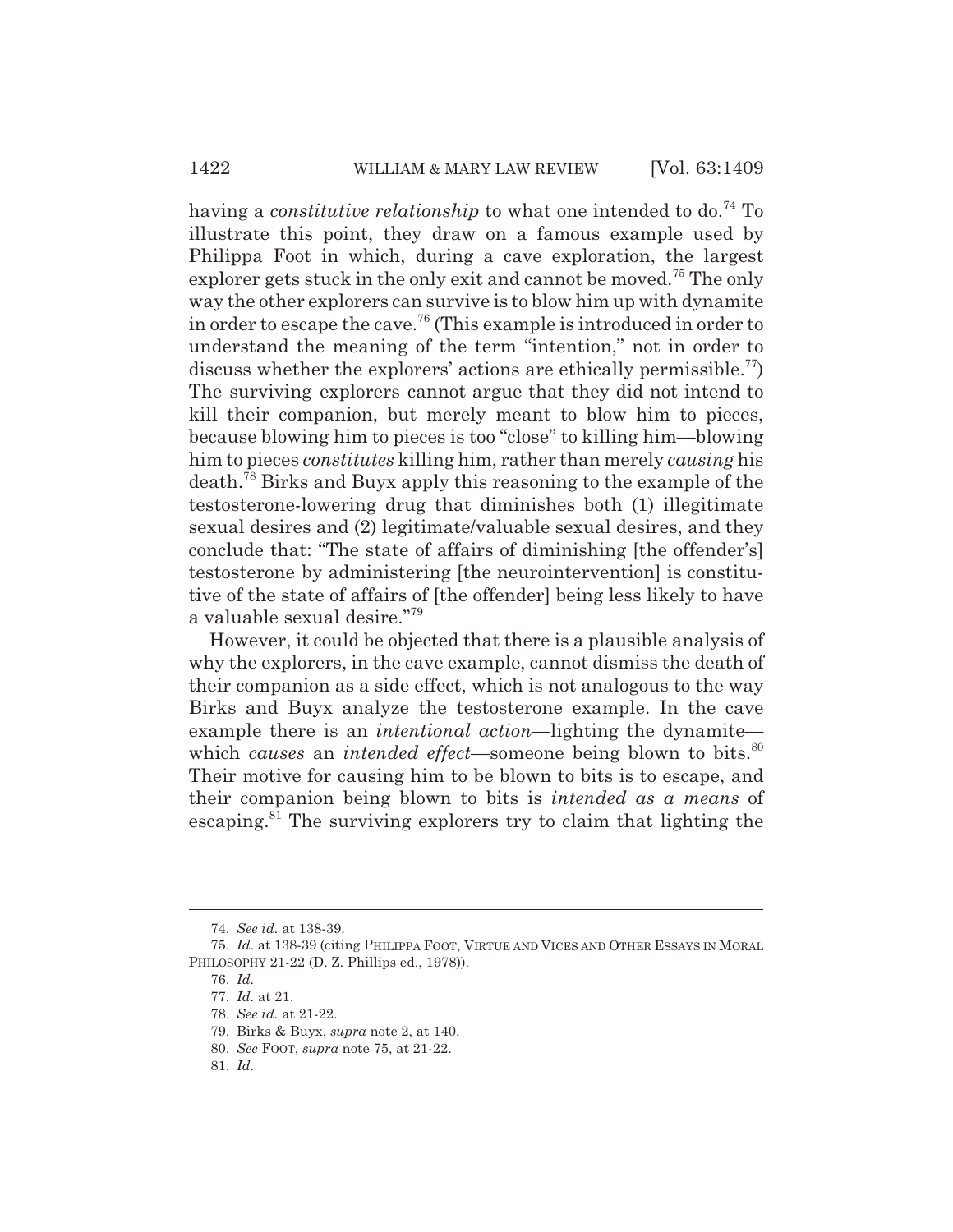dynamite has a *side effect*—the death of their companion—that is separate from the intended effect. $82$  However, the surviving explorers' argument fails because the intended effect—their companion being blown to bits—is constitutive of the alleged side effect—the death of their companion—so his death is considered an intended effect.<sup>83</sup>

In contrast, in the testosterone example, there is an *intentional action*—administering the testosterone-lowering drug—which has the *intended effect* of diminishment of illegitimate sexual desires.<sup>84</sup> The motive for administering the drug is to prevent re-offending, and reducing illegitimate sexual desires is the means used to achieve this.<sup>85</sup> Those administering the drug claim that administering it has a *side effect*—diminishment of legitimate sexual desires which is separate from the intended effect—diminishment of illegitimate sexual desires. $86$  For the next move to be parallel to my analysis of the cave example, one would need to claim that the *intended effect*—diminishment of illegitimate sexual desires—is constitutive of the *alleged side effect*—diminishment of legitimate sexual desires.<sup>87</sup> But that claim is false. The illegitimate sexual desire for example, the desire to have nonconsensual sex with a minor, is a separate thing from the legitimate desire, to have consensual sex with one's adult partner.

Birks and Buyx claim that (1) lowering testosterone by administering the drug is constitutive of (2) being less likely to have a valuable desire.<sup>88</sup> They claim that these two states of affairs are analogous to the two states of affairs that have a constitutive relationship in the cave case: (1) blowing him up and (2) killing him.<sup>89</sup> However, on my analysis, the analogue of lowering testosterone by administering the drug is, in the cave case, the intentional action of lighting the dynamite, which is not constitutive of the

<sup>82.</sup> *See id.*

<sup>83.</sup> *See id.*

<sup>84.</sup> *See* Birks & Buyx, *supra* note 2, at 139-40.

<sup>85.</sup> *Id.*

<sup>86.</sup> *Id.* at 135.

<sup>87.</sup> *See supra* notes 70-71 and accompanying text (discussing the intended and unintended effects of testosterone-lowering drugs).

<sup>88.</sup> *See* Birks & Buyx, *supra* note 2, at 139-40.

<sup>89.</sup> *Id.* at 138-40.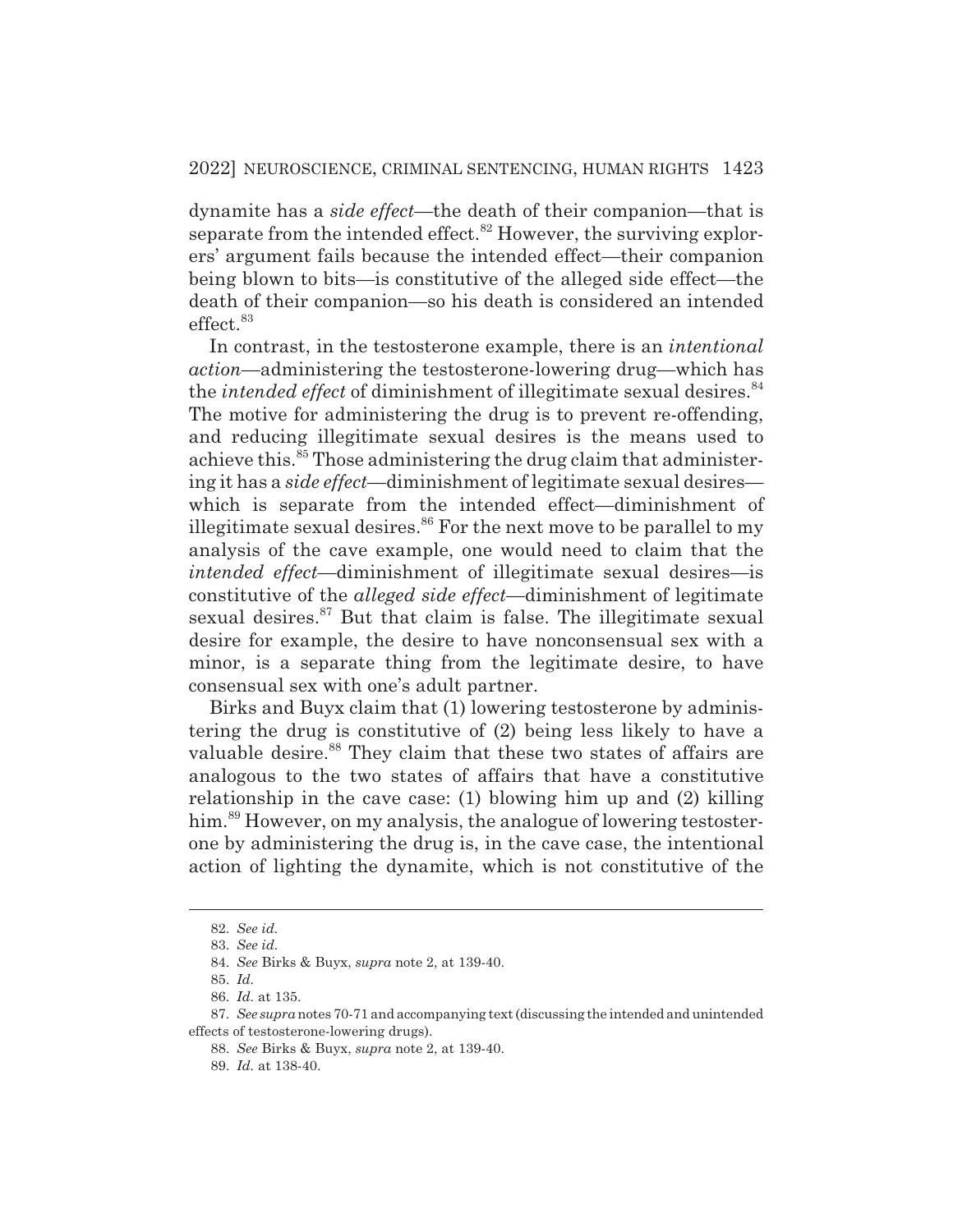death of the explorer—it is purely the *cause* of his death.<sup>90</sup> My analysis therefore implies that the relationship between (1) lowering the offender's testosterone by administering the drug *causes* (2) the effect that the offender is less likely to have a valuable desire, and (1) does *not constitute* (2) the effect. On my analysis of the cave case, the two states of affairs that have a *constitutive* (rather than purely causal) relationship in the cave case are (1) the explorer being blown to bits and (2) his death. The reason why the explorers cannot deny intending to kill the trapped explorer is that they intended to do an act—lighting the dynamite—in order to cause an intended effect—their companion being blown to bits—that is constitutive of his death; this is the same as intending to kill or intending to cause death.

Although it is not within the scope of this Article to conclusively establish that my analysis is correct,  $91$  I will provide some reasons for preferring my analysis to Birks and Buyx's. Firstly, Birks and Buyx's analysis has the highly counterintuitive implication that medicines never have known side effects, only intended effects.<sup>92</sup> They acknowledge that:

[O]ne implication of this account is that whenever a drug is administered to a patient with the knowledge that it is constitutive of the state of affairs of the patient experiencing side effects, the side effects cannot be unintended. It is only if the doctor is unaware that the drug has a particular side effect that it could not be intended.<sup>93</sup>

However, it is counterintuitive to suggest that, for example, when a doctor prescribes an antihistamine to relieve itchiness, which has the side effect of causing drowsiness, the doctor intends to make the patient drowsy. On my account, drowsiness and relief from itchiness are two separate effects, which are *not constitutively* related to each other (unlike being blown up and dying), and which are *causally*

<sup>90.</sup> *See* FOOT, *supra* note 75, at 21-22.

<sup>91.</sup> This would require engaging with the vast literature on intentions and side effects and with debates about the different ways in which actions, and their relationship to their effects, can be described.

<sup>92.</sup> *See* Birks & Buyx, *supra* note 2, at 135.

<sup>93.</sup> *Id.* at 141 n.34.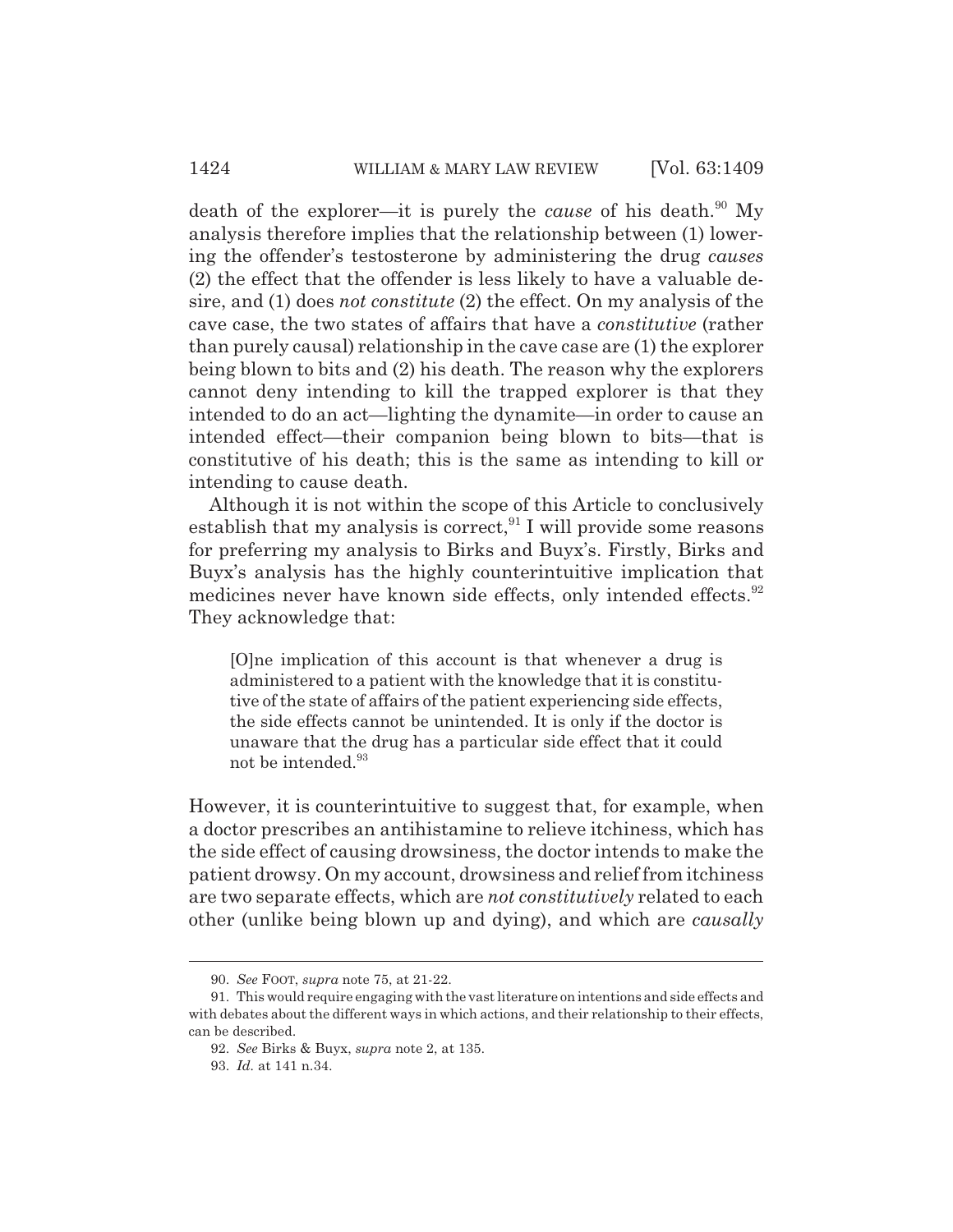related to the administration of the drug. However, relief from itchiness is an intended effect, whereas drowsiness is an unintended side effect. Few doctors would accept the idea that when they go into work every day they are constantly forming *intentions* to cause their patients nausea, dizziness, disability, pain, et cetera. The intuition that medicines can have known but unintended side effects seems at least as powerful as the intuitions about the cave example upon which Birks and Buyx rely heavily, as they appeal to such intuitions in lieu of providing complete definitions of the concepts of "constitutive" and "causal."94 So, if the analysis of intentions and side effects should account for powerful intuitions, rather than implying that these intuitions should be discarded, then this provides some reasons for preferring my account to Birks and Buyx's. My analysis is consistent with strong intuitions about the cave case (that the explorers cannot intend to blow their companion to bits without intending to kill him) and does not require us to discard the powerful intuition that medicines can have known unintended side effects.

This Article will now turn to the second part of Birks and Buyx's argument—that *prison's* supposed side effects (such as deterioration in mental health) genuinely are side effects.<sup>95</sup> Giving the example of restlessness, they claim that restricting someone's freedom by sending the offender to prison does not constitute negative mental effects, but instead causes these unintended side effects.<sup>96</sup> However, the logic underlying their claim that medicines' supposed side effects are actually intended seems to imply that prison's side effects are intended as well.<sup>97</sup> Birks and Buyx's account stresses how *knowledge* of the relationship between states of affairs can transform a side effect into an intended effect.<sup>98</sup> They do not explain exactly why it is obvious to most people that blowing someone up constitutes killing them, whereas it is not obvious to most people at least initially—that medicines cannot have known side effects.<sup>99</sup> Seemingly implicit in their view is an explanation that while everyone knows that one cannot survive being blown to bits, lay

<sup>94.</sup> *See id.* at 138-39.

<sup>95.</sup> *See id.* at 134, 140.

<sup>96.</sup> *Id.* at 140.

<sup>97.</sup> *See id.*

<sup>98.</sup> *See id.*

<sup>99.</sup> *See id.* at 134-38.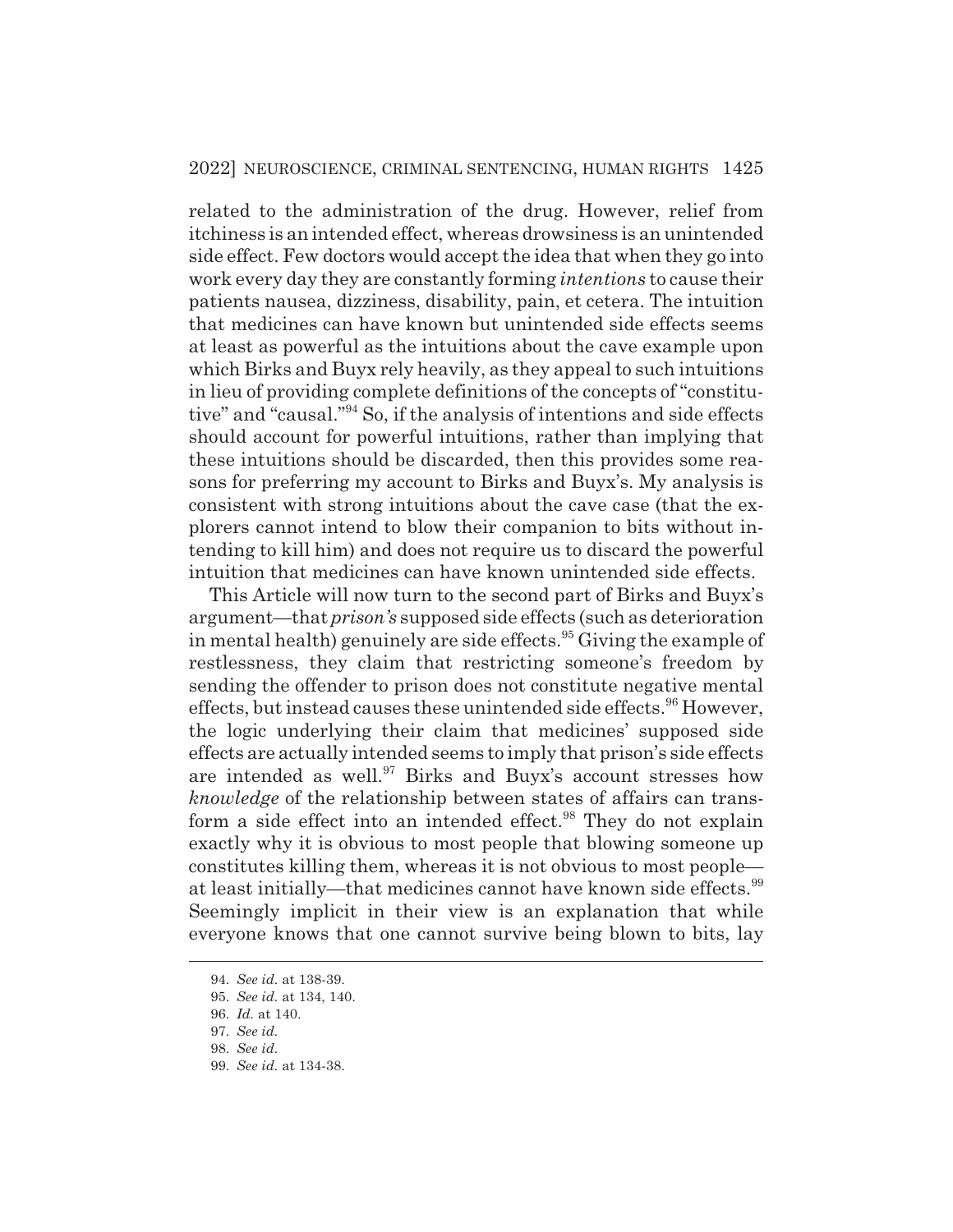people do not initially know about the mechanisms through which drugs have their effects.100 Once people know more about the brain and fully accept propositions like "you cannot reduce testosterone to a score of twenty without diminishing a valuable sexual desire," they will realize that administering a drug that reduces an individual's testosterone to twenty constitutes diminishing the valuable sexual desire.<sup>101</sup>

The difficulty with using the argument above to try to distinguish neurointerventions from prison is that the same logic implies that the more we know about the neurological and psychological effects of prison, the more those effects will seem intended. For example, consider the following findings:

In neuropsychology, the functions that are at the base of selfregulation are called executive functions, such as working memory, sustained attention, impulse control, planning and cognitive flexibility. The prefrontal cortex of the brain is crucial for self-regulation and executive functions.... The prefrontal cortex and, thus, self-regulation and executive functions are sensitive to environmental influences.... A recent study ... found a decline in executive functions after only 3 months of imprisonment. More specifically, the participants, tested within 1 week after arrival, and retested after 3 months of imprisonment, performed worse on neuropsychological tasks measuring attention and impulse control. It is hypothesized that this decline in executive functions is due to the impoverished prison environment.102

The more brain science progresses and the more studies of this kind are conducted, the clearer it may become that we cannot keep people—or at least people with certain mental conditions or prior brain states—in prison without some deterioration in brain functions and in the mental capacities involved in self-regulation.<sup>103</sup> Following Birks and Buyx's logic, this makes imprisonment and the deterioration in mental capacity and brain function look more like a constitutive relationship than a causal one, which would preclude

<sup>100.</sup> *See id.*

<sup>101.</sup> *See id.* at 139-40.

<sup>102.</sup> Ligthart et al., *supra* note 15, at 292-93 (footnotes omitted).

<sup>103.</sup> *See id.*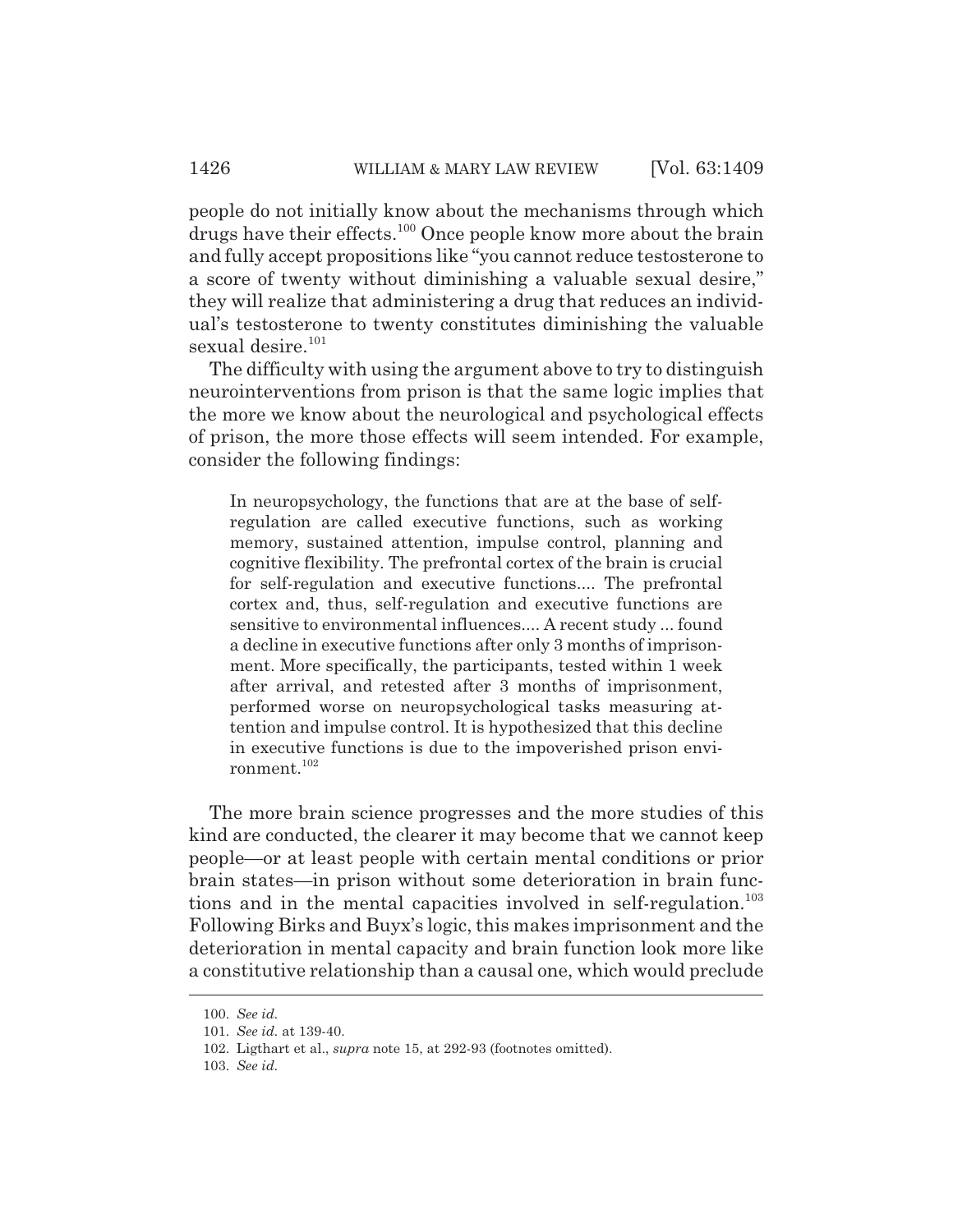the state from arguing that the adverse impact of prison on mental integrity is merely an unintended side effect.<sup>104</sup> The logic of Birks and Buyx's own argument undermines their conclusion that we can use the side effect/intention distinction to show that prison's adverse impact on mental integrity is easier to justify than neurointervention's adverse impact on mental integrity.105

James Lim makes a similar point from a more sociological perspective, arguing:

[O]ur self-worth, identity, rationality, and capacities such as autonomy ... depend on our status as social beings. Some have even argued that our capacities do not just depend on our relationships, but that they are "*constitutively* social." As Taylor argues, "Something only offends my dignity because it upsets or challenges the way I present, project or express myself in this public space." If this is true, then incarceration, which constitutively deprives individuals of particularly valuable social interactions, and designates for them a certain social status as untrustworthy and unworthy of participating in society, also constitutes a harm to an individual's self-conception. Arguably, it is equivalent to interferences on our mental capacities.<sup>106</sup>

It is submitted that this logic goes some way toward showing that the adverse impact of prison on mental integrity is *more like* the adverse impact of neurointerventions on mental integrity than had traditionally been assumed. $107$  However, it is possible to resist the conclusion that the mental-integrity-undermining impact of prison is *intended.* Just as it was argued above that administering a drug that reduces testosterone *causes*, but does not constitute, the diminishment of a valuable desire,<sup>108</sup> sending someone to prison *causes*, but does not constitute, impairment of brain functions. Knowing a lot about the strength of the causal connection between an action and an effect does not, by itself, make the action intended. If it did, then well-informed doctors would intend their patients to suffer the known adverse effects of medication and there could be no

<sup>104.</sup> *See* Birks & Buyx, *supra* note 2, at 139-41.

<sup>105.</sup> *See id.*

<sup>106.</sup> Lim, *supra* note 16, at 169 (citations omitted).

<sup>107.</sup> *See id.*

<sup>108.</sup> *See supra* notes 84-87 and accompanying text.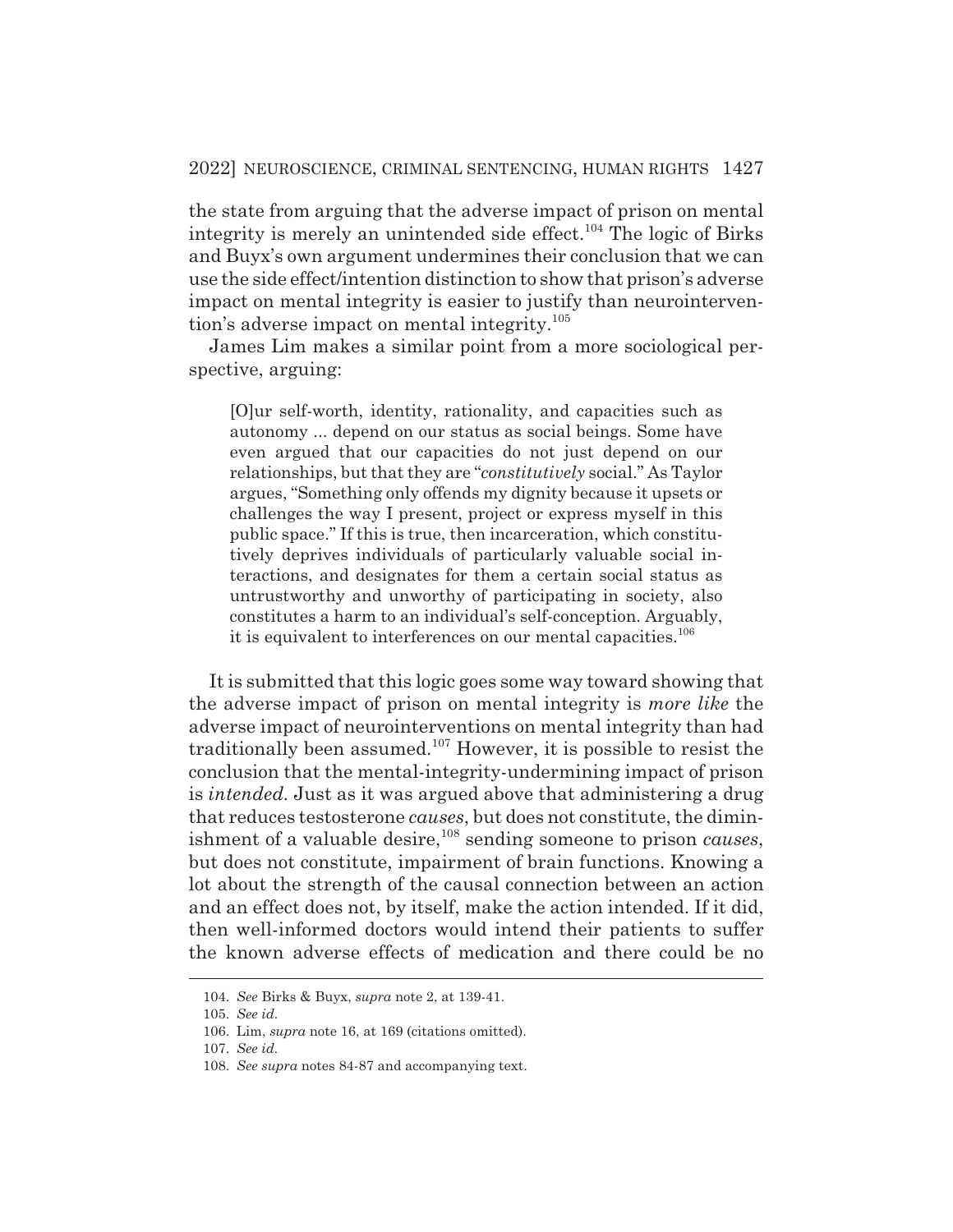known but unintended side effects.<sup>109</sup> It is plausible that doctors would find this counterintuitive, which suggests that the intuition that medicine can have known, unintended side effects does not just rest on lay people's ignorance of drugs' causal mechanisms. So, even if a judge became very familiar with the adverse impact of prison on offenders' mental capacity and brain functions, this would not show that the judge *intends* offenders' mental capacity and brain functions to deteriorate when the judge sentences the offender to prison.

Having said this, it is questionable whether the intention/side effect distinction has the moral weight in this context that many have assigned to it.<sup>110</sup> This Article will consider two alternative reasons for this. Firstly, intended effects and side effects may lie on a spectrum, and the closer the mental-integrity-undermining effects of a punishment or neurointervention fall toward the intended end of the spectrum, the harder the punishment or neurointervention may be to justify.<sup>111</sup> Knowledge that one's action always has a particular effect, or is virtually certain to have that effect,  $112$  may be one

112. *See generally* Victor Tadros, *The Homicide Ladder*, 69 MOD. L. REV. 601, 604 (2006) (providing a general definition of a virtually certain effect in the criminal context). Knowledge that an effect is virtually certain to occur is sometimes referred to as "oblique intention" in criminal law theory, and it is sometimes suggested that this is a type of intention. A. P. Simester, *Moral Certainty and the Boundaries of Intention*, 16 OXFORD J. LEGAL STUD. 445, 452-53 (1996). In English law, in the leading murder case of *R. v. Woollin*, the court held that where the accused foresaw that the effect (death or serious bodily harm) was virtually certain to occur, the jury was entitled to find intention. [1999] 1 AC 82 (HL). In the Scottish murder case of *Petto v. HM Advocate*, per Lord Justice Clerk, foresight with virtual certainty was "equiparated with" intention. [2011] HCJAC [13]. There are convincing counterexamples to the idea that knowledge with virtual certainty is the same as intention. For instance, a father who drops his baby from a burning skyscraper because it is the only possibility of saving the baby's life does not intend to kill the baby even though the baby's death is virtually certain to occur. JONATHAN HERRING, CRIMINAL LAW 168 (8th ed. 2018). This counterexample also suggests that knowledge with virtual certainty *by itself* cannot push an effect toward the intended end of the spectrum, which is one reason why I have suggested that the position in the spectrum may be determined by a range of factors. The last two factors listed in the text, which I have suggested are indicative of near-intention, do not apply to the father.

<sup>109.</sup> *See* Birks & Buyx, *supra* note 2, at 135.

<sup>110.</sup> *See, e.g.*, *id.* at 134, 137.

<sup>111.</sup> The idea that intentions and side effects lie on a spectrum has been put forward by William J. Fitzpatrick, *The Intend/Foresee Distinction and the Problem of "Closeness*,*"* 128 PHIL. STUD. 585, 606-07 (2006); Timothy Chappell, *Two Distinctions that Do Make a Difference: The Action/Omission Distinction and the Principle of Double Effect*, 77 PHIL. 211, 214-15 (2002). However, they do not analyze the spectrum in the way outlined in the accompanying text.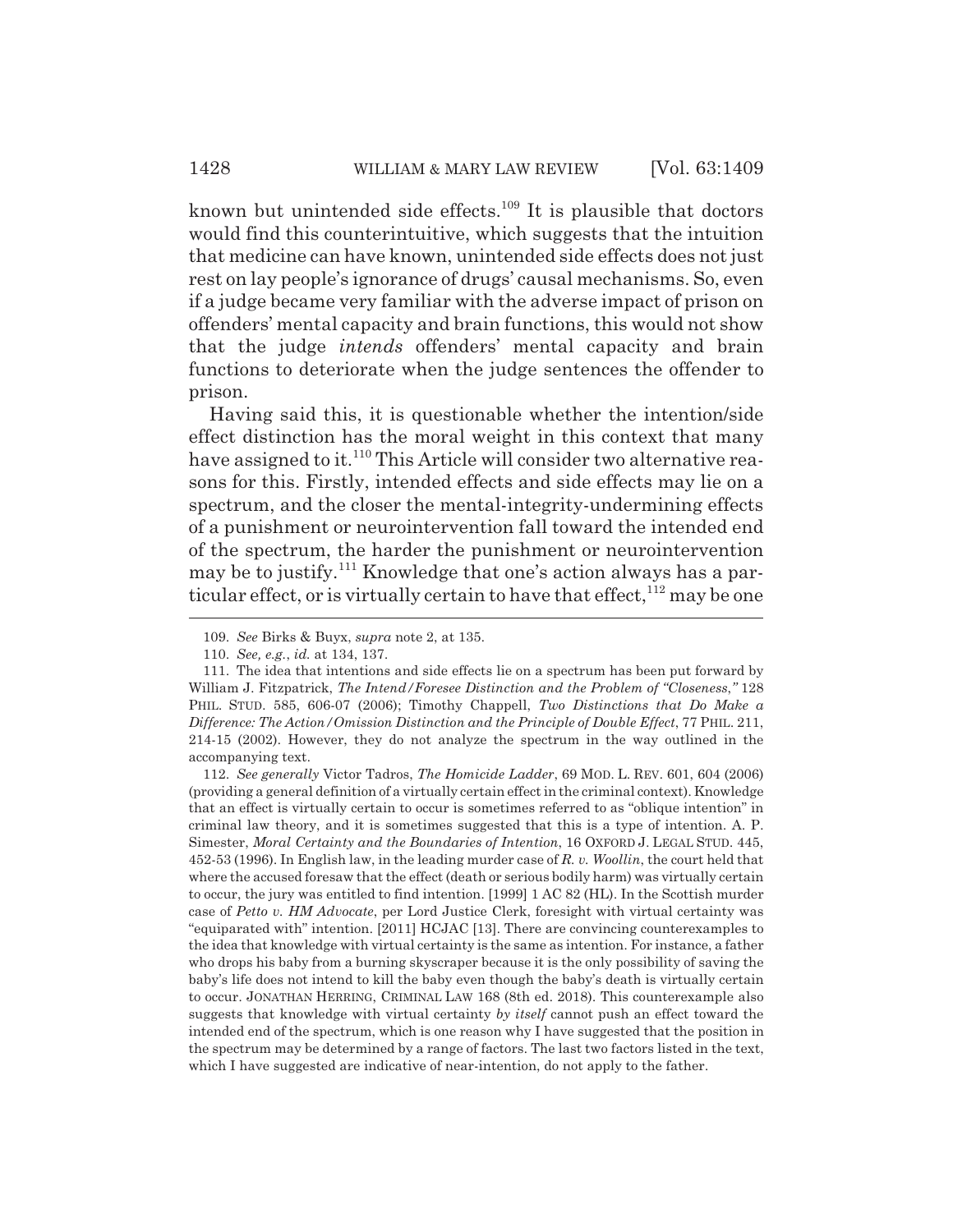factor among others that helps to place the effect closer to the intended end of the spectrum, though it is still unintended, strictly speaking. Another factor that may help to place the effect closer to the intended end of the spectrum could include whether it occurs at the same time as the intended effect.<sup>113</sup> In the case of incarceration, the intended effect of confinement in the under-stimulating environment of prison occurs simultaneously with the deterioration of the offender's mental capacity and brain functions, which is unintended but perhaps more similar to an intended effect than effects that are more remote in time.<sup>114</sup> The fact that the explorer exploding occurred simultaneously with his death may be one factor leading us to conclude that both of those things are intended. Another factor that may place the effect toward the intended end of the spectrum is the presence of alternative courses of action—which would not have caused the effect (or not to the same extent)—that the actor refused to take.<sup>115</sup> A final factor may be the actor's failure to take available steps to mitigate the adverse impact of the effect.<sup>116</sup>

A second, alternative, and probably preferable line of argument is that in some situations the actor is not entitled to rely on the fact that the adverse effect of his action was an unintended side effect and this fact does not significantly diminish the wrongfulness of the action. The last two factors mentioned in the previous paragraph are particularly relevant here.<sup>117</sup> If a doctor, at a patient's request, gives the patient a pain-relief drug in order to ease the patient's suffering, but the doctor foresees that the drug will hasten death, then it is often argued that death is an unintended side effect and the doctor can rely on this fact when denying that he is guilty of any

<sup>113.</sup> *See generally* Mikkel C. Vinding et al., *The Time Between Intention and Action Affects the Experience of Action*, 9 FRONTIERS HUM. NEUROSCIENCE 1 (2015) (hypothesizing that the delay between the decision to act and the action renders the consequences less intentional).

<sup>114.</sup> *See* Ligthart et al., *supra* note 15, at 288, 292-93.

<sup>115.</sup> *See* Chappell, *supra* note 111, at 214-25.

<sup>116.</sup> *See generally* FOOT, *supra* note 75, at 23 (considering the morality of a trolley driver's attempt to mitigate the adverse impact of the inevitable crash by diverting from a track with five potential victims to a track with one potential victim). This factor is problematic because it seems unlikely that something someone does *after* the intentional action that causes the effect could alter the extent to which the effect was intended. This is one reason why the second, alternative explanation given in the text seems preferable.

<sup>117.</sup> *See supra* notes 115-16 and accompanying text.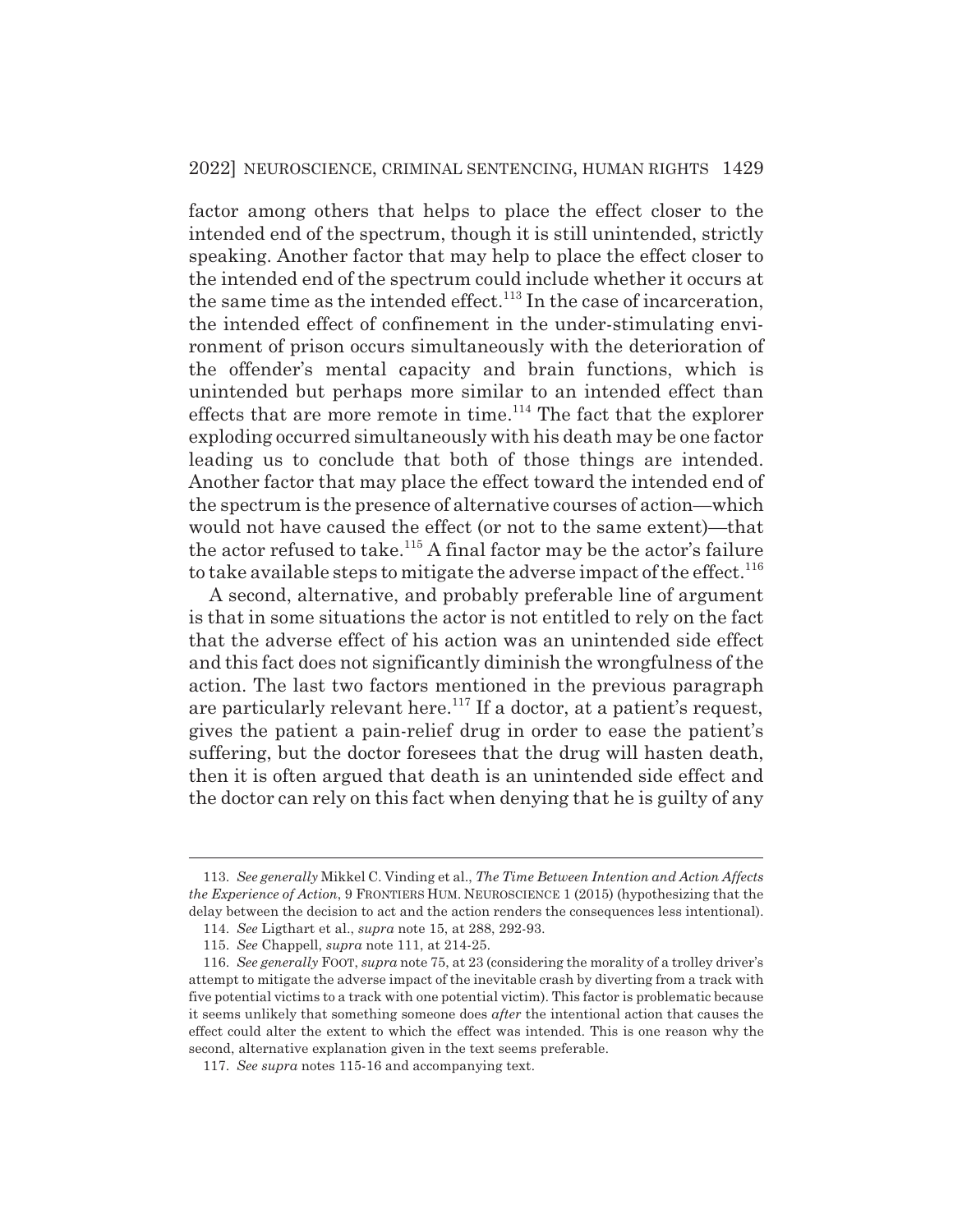crime.118 However, now imagine that the doctor also had an alternative, effective pain-relief drug that did not hasten death and the doctor intentionally refused to use it. In the latter case, even if hastening death were still an unintended side effect of the doctor's chosen drug, then the doctor should not be able to rely on this fact, as this fact would not significantly diminish the wrongfulness of administering the drug.<sup>119</sup> Or imagine that only one pain-relief drug is available that would have the unintended side effect of hastening death if an antidote were not also administered, and the doctor decides when administering the death-causing drug not to administer the antidote. Again, the doctor should not be able to rely on the fact that the patient's death was an unintended side effect of the drug the doctor administered, as this would not diminish the wrongfulness of his action.<sup>120</sup>

These considerations cast some doubt on whether the intention/side effect distinction has the moral weight in this context that some have previously assumed.<sup>121</sup> Even if the integrity-undermining effects of incarceration are unintended (or less intended) than the integrity-undermining effects of neurointerventions, it does not follow that imposing mandatory incarceration on offenders is compatible with the right to mental integrity. As suggested in the next Part, there may sometimes be alternative policies to mandatory incarceration which have less of an adverse impact on mental integrity.<sup>122</sup> If the state refuses to adopt such policies, then the claim that undermining mental integrity is a mere side effect of imprisonment does not necessarily weaken or remove the mental-integritybased objection against mandatory incarceration.

<sup>118.</sup> *See, e.g.*, Henry Palmer, *Dr. Adams' Trial for Murder*, *in* THE CRIMINAL LAW REVIEW 365, 375-76 (1957).

<sup>119.</sup> *Cf. id.* This is not meant to exclude the possibility that there might be other considerations in such a case that meant that the doctor's action was not wrong.

<sup>120.</sup> *Cf. id.* One might object that, in this case, administering the drug is not wrongful—the omission to mitigate the effect of the drug is wrongful. In response, it seems plausible that if he intended at the time of administering the pain-relief drug not to administer the antidote, then administering the death-causing drug was part of his wrongful course of conduct. The course of conduct of this doctor (Dr. A) is somewhat more wrongful than the conduct of Dr. B, who simply fails to give the antidote to a patient who has already been given the deathcausing drug by Dr. C.

<sup>121.</sup> *See, e.g.*, Birks & Buyx, *supra* note 2, at 134, 137.

<sup>122.</sup> *See, e.g.*, *infra* Part III.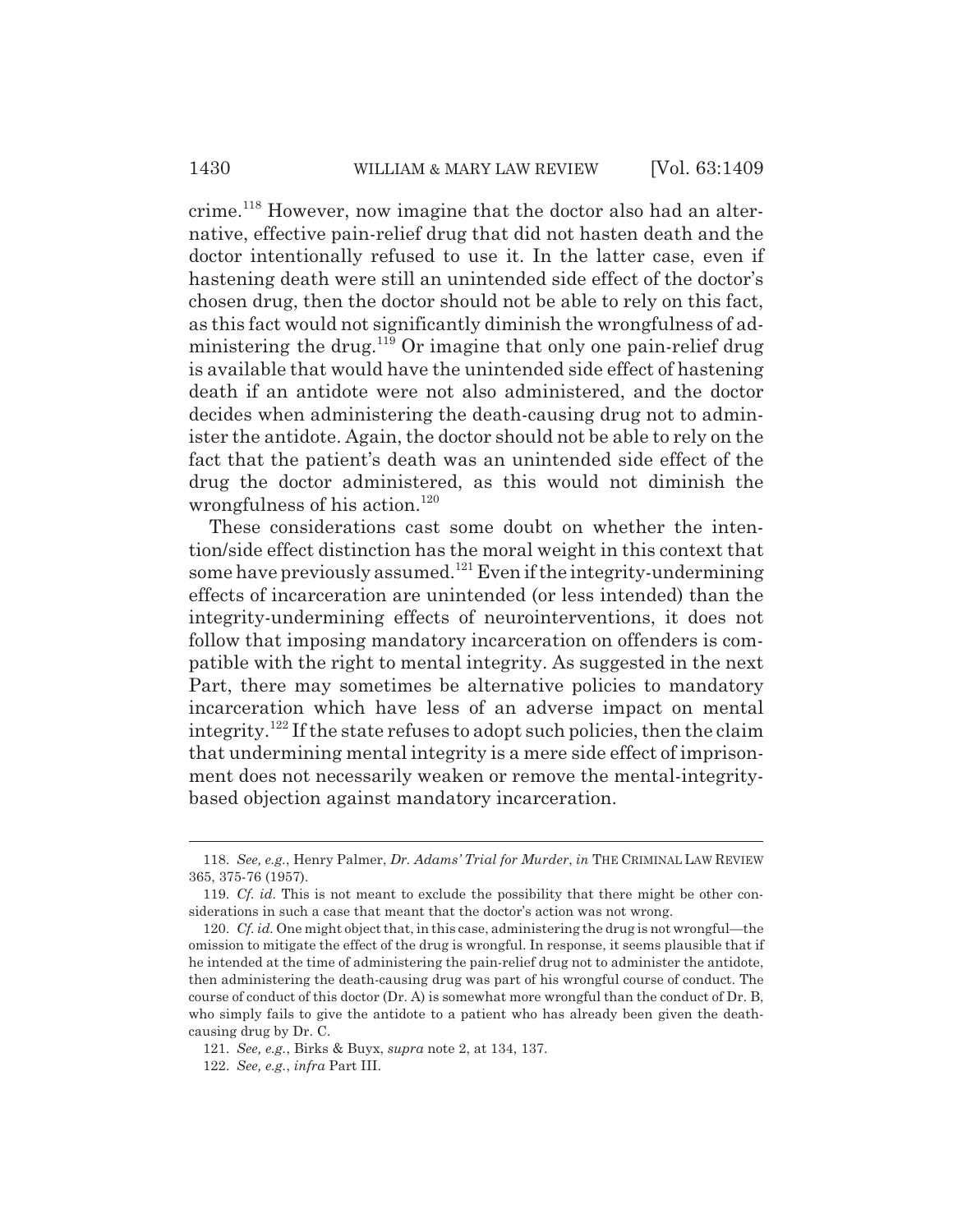### III. PRACTICAL IMPLICATIONS

This Part will discuss some of the practical implications of the arguments I have set out in the previous Part. If we regard the adverse effects of prison and neurointerventions as roughly morally equivalent where their effects are similarly severe, one way to respond is to be equally willing to impose either and allow the state to impose whichever is most effective at preventing crime. In contrast, this Article will favor a second, human-rights-based approach, which aims to respect the offender's right to mental integrity.

In some situations, there may be alternative policies to mandatory incarceration that would have less of an adverse impact on mental integrity. Where forms of incarceration and neurointerventions are available that are similarly effective and humane, offenders should be offered the choice between these options. This policy could potentially reduce the extent to which both incarceration and neurointerventions infringe the right to mental integrity. As explained in more detail below, there are at least two possible ways in which an intervention can infringe the right to mental integrity: (1) by undermining a valuable aspect of the offender's psychological makeup, or (2) by expressing disrespect for the offender's valuable mental capacities.<sup>123</sup>

Offering offenders the choice between the neurointervention and incarceration could—at least in some situations—avoid or minimize both types of infringement. Regarding valuable aspects of the offender's psychological make-up, different interventions/punishments may affect the offender's psychology in different ways, and each method may differ in the extent to which it adversely affects various aspects of the offender's psychology.<sup>124</sup> The question of which intervention affects mental integrity to the greatest extent may depend on which conception of mental integrity is adopted. Reasonable

<sup>123.</sup> *See, e.g.*, Lisa Forsberg, *Anti-Libidinal Interventions and Human Rights*, 21 HUM.RTS. L. REV. 384, 402 (2021).

<sup>124.</sup> *See generally* Danielle Wallace & Xia Wang, *Does In-Prison Physical and Mental Health Impact Recidivism?*, 11 SS M-POPULATION HEALTH 1 (2020) (discussing the mental impact of various prison conditions on different populations).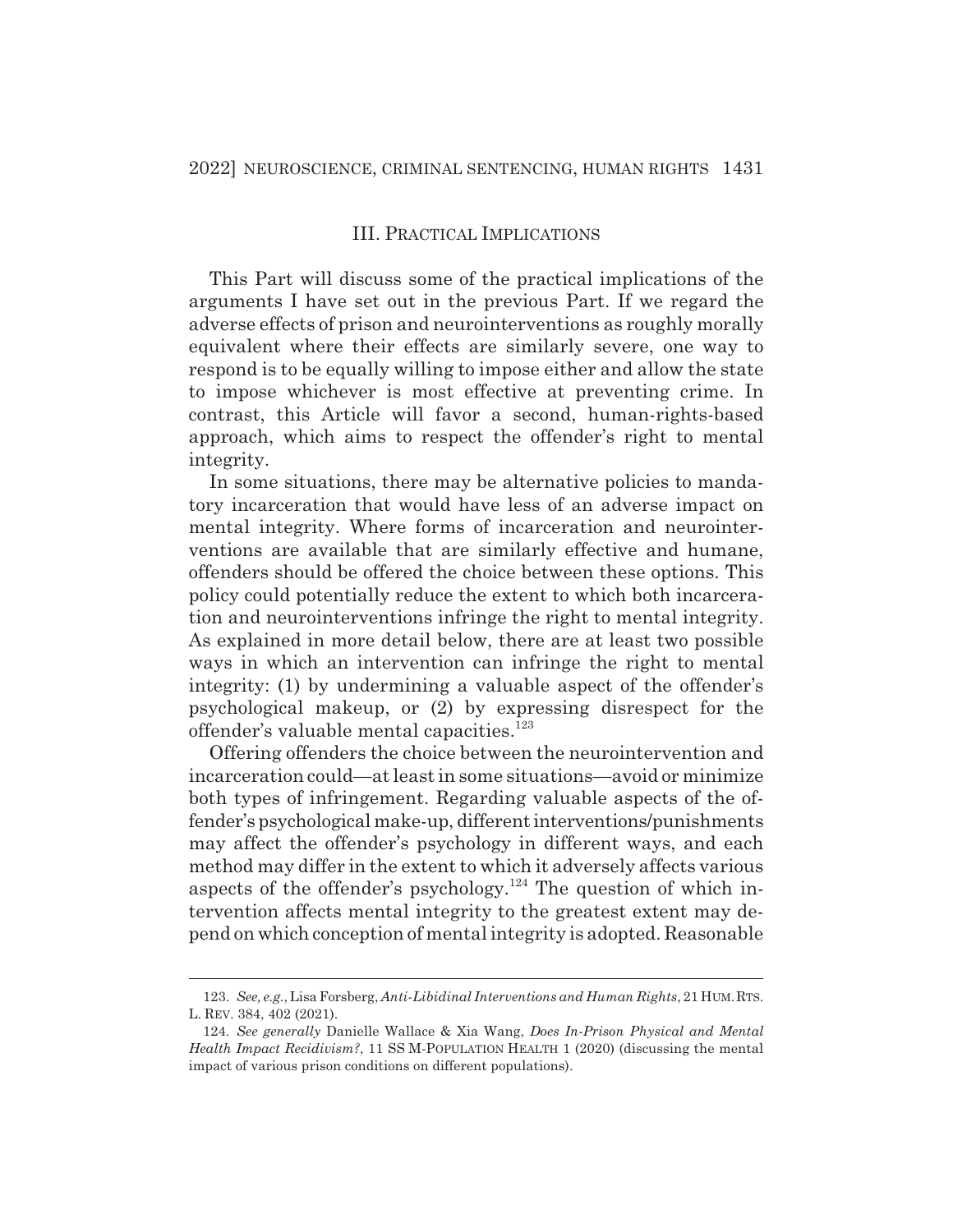people may disagree, for example, about whether the social conception of self-respect that  $Lim$  described,<sup>125</sup> which can be affected by incarceration, is more valuable to them than aspects of their psychology that might be affected by neurointerventions.126 In such a situation, it is undesirable for the state to attempt to decide on the offender's behalf which aspect of—or conception of—the offender's mental integrity is most valuable.<sup>127</sup> Rather, offenders should be offered the choice between the different interventions, as this takes account of what is *valuable to the particular offender*. 128 For example, the offender might highly value his legitimate sexual desires that might be weakened through the side effects of neurointerventions; or the offender might value the ability to reform himself by engaging in practical deliberation about why he should not act on his preexisting illegitimate desires rather than having those desires directly weakened by neurointerventions.

Giving offenders some choice between the sentencing options could reduce the likelihood that the aspects of their psychology that offenders themselves most value will be impacted. Secondly, giving the offender the choice between different humane sentencing options can show respect for the offender's valuable capacities by recognizing that the offenders have the valuable mental capacities that enable them to make informed choices about such issues.<sup>129</sup> Furthermore, it is possible to mitigate some of the adverse effects of incarceration on mental integrity.130 For example, Sjous Ligthart and others point out that enriching the prison environment by

<sup>125.</sup> *See supra* note 106 and accompanying text.

<sup>126.</sup> *See* Lim, *supra* note 16.

<sup>127.</sup> *See* Birks & Buyx, *supra* note 2, at 134.

<sup>128.</sup> *See, e.g.*, Geraldine Sealey, *Some Sex Offenders Opt for Castration*, ABC NEWS (Jan. 7, 2006, 10:08 AM), https://abcnews.go.com/US/story?id=93947&page=1 [https://perma.cc/ 6XNS-AJ8V].

<sup>129.</sup> *See generally* Farah Focquaert et al., *Offering Neurointerventions to Offenders with Cognitive-Emotional Impairments: Ethical and Criminal Justice Aspects*, *in* NEUROINTER-VENTIONS AND THE LAW (Nicole A. Vincent et al. eds. 2020) (arguing that, under certain circumstances, granting offenders the choice of neurointervention increases the likelihood of successful therapy outcomes). If the sentencing options involve excessive hardship or are wrongful in some other way, then offering the choice per se will not necessarily make the situation morally better or more respectful. *See id.* For example, giving offenders the choice between waterboarding or thumbscrews would not make these into respectful forms of punishment.

<sup>130.</sup> *See* Ligthart et al., *supra* note 15, at 296-97.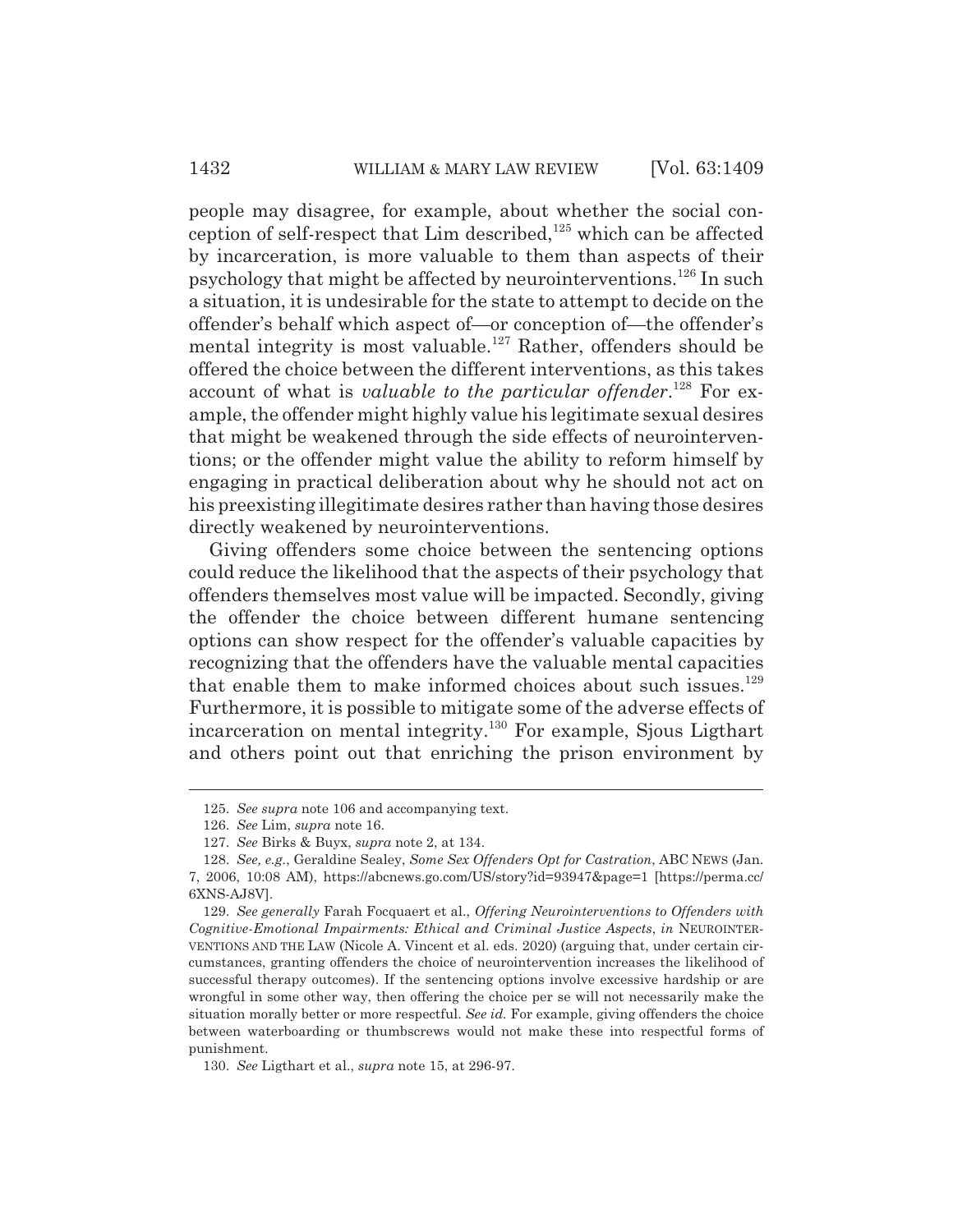providing more opportunities for exercise and education can, to some extent, counteract the damaging neurological effects of understimulation.<sup>131</sup> These considerations suggest that the state has an obligation to research ways of minimizing the adverse effects of both prison and neurointerventions on mental integrity and mitigate these adverse effects where possible.<sup>132</sup>

In light of the above philosophical discussion, the remainder of this Article will make some suggestions about what the most ethically defensible interpretation and development of certain aspects of the legal right against degrading treatment<sup>133</sup> would be.<sup>134</sup> This Article will focus on the right against degrading treatment because this legal right includes aspects of the moral right to mental integrity that are particularly relevant in the context of criminal rehabilitation.135 Specifically, according to comments in recent ECHR case law discussed below, Article 3 includes respect for, and protection of, the mental capacities required for criminals to reform themselves, to be rehabilitated, and to reintegrate into society. $136$ 

<sup>131.</sup> *See id.*

<sup>132.</sup> The idea of giving offenders the choice between neurointerventions and prison has been defended before, but based on rationales that differ in important respects from the arguments presented in this Article. *See, e.g.*, Focquaert et al., *supra* note 129; Farah Focquaert & Adrian Raine, *Ethics of Community-Based Sanctions*, *in* ENCYCLOPEDIA OF COMMUNITY CORRECTIONS 144, 144-48 (Shannon M. Barton-Bellessa ed., 2012); Elizabeth Shaw, *Cognitive Enhancement and Criminal Behavior*, *in* COGNITIVE ENHANCEMENT: AN INTERDISCIPLINARY PERSPECTIVE 265, 267-69 (Elisabeth Hildt & Andreas G. Franke eds., 2013).

<sup>133.</sup> This Article will focus on the "degrading treatment" aspect of Article 3, because the suffering caused by under-stimulating prison conditions or certain mandatory neurointerventions may not cause the level of suffering required for "torture" or "inhuman treatment." *See* Aydin v. Turkey, 1997-VI Eur. Ct. H.R. 1866; JOHN COOPER, CRUELTY: AN ANALYSIS OF ARTICLE 3 (2003).

<sup>134.</sup> Aspects of the moral right to mental integrity are relevant to several legal rights that are protected by the European Convention on Human Rights (ECHR); for example, Article 8 protects the right to privacy, Article 9 protects the right to freedom of thought, conscience, and religion, and Article 3 prohibits torture and inhuman or degrading treatment and punishment. *See* FREDE CASTBERG, THE EUROPEAN CONVENTION ON HUMAN RIGHTS 83, 138, 146 (Torkel Opsahl & Thomas Ouchterlony eds., 1974). On the connection between these rights and mental integrity, see, for example, PAUL TIEDEMANN, PHILOSOPHICAL FOUNDATIONS OF HUMAN RIGHTS 139-55 (2020); Sjors L.T.J. Ligthart, *Coercive Neuroimaging, Criminal Law, and Privacy: A European Perspective*, 6 J. L. & BIOSCIENCES 289, 293-309 (2019); Bublitz & Merkel, *supra* note 42, at 51-60.

<sup>135.</sup> *See* CASTBERG, *supra* note 134, at 83.

<sup>136.</sup> *See id.*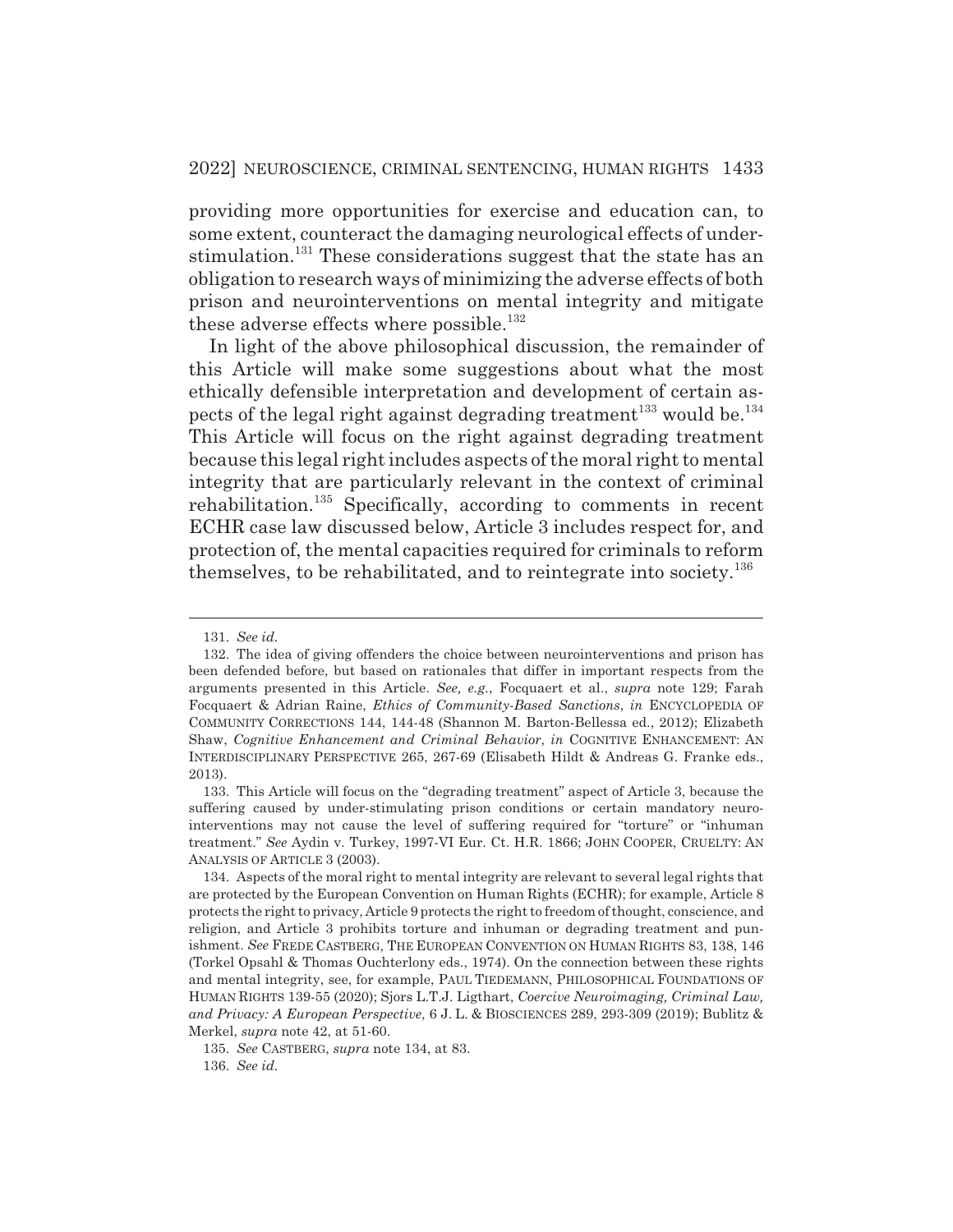The right against degrading treatment is closely connected with the idea of respect for human dignity,<sup>137</sup> which echoes the concern in the literature on mental integrity to show respect for rational agency.138 However, the ECHR case law, unlike the literature on the moral right to mental integrity, focuses primarily on experiential suffering.<sup>139</sup> Degrading treatment or punishment has been described as treatment which arouses "feelings of fear, anguish and inferiority" capable of "humiliating" those subjected to it and of "breaking their physical and moral resistance."140 It is unclear from the case law the extent to which experiential suffering is an *essential* component of Article 3, or whether disrespect for human dignity in the absence of experiential suffering could amount to degrading treatment. This Article proposes that the legal interpretation of degrading treatment should include disrespect for rational agency—even in the absence of experiential suffering—as this would provide better legal protection for the moral right to mental integrity. $^{141}$ 

It is also worth noting that Article 3 has the potential to provide especially effective support for the right to mental integrity because Article 3 is an absolute right.<sup>142</sup> Once an absolute right is engaged, states cannot justify restricting it in order to protect the public interest or the rights of others,<sup>143</sup> nor can signatories to the ECHR

<sup>137.</sup> *See, e.g.*, Svinarenko and Slyadnev v. Russia 2014-V Eur. Ct. H.R. 181; Murray v. Netherlands, App. No. 10511/10 (Apr. 26, 2016), http://hudoc.echr.coe.int/eng?i=001-162614 [https://perma.cc/H8WN-TYUK].

<sup>138.</sup> *See, e.g.*, Bublitz & Merkel, *supra* note 42, at 53-55.

<sup>139.</sup> *See, e.g.*, *Sviarenko*, 2014 Eur. Ct. H.R. at 183; *Murray*, 2016 Eur. Ct. H.R. at ¶ 68-69.

<sup>140.</sup> *See* V v. United Kingdom, 1999-1X Eur. Ct. H.R. 111 ¶ 71; Peers v. Greece, 2001-III Eur. Ct. H.R. 275 ¶¶ 74-75.

<sup>141.</sup> *See infra* notes 150-53 and accompanying text.

<sup>142.</sup> *See* Michael K. Addo & Nicholas Grief, *Does Article 3 of the European Convention on Human Rights Enshrine Absolute Rights?*, 9 EUR. J. INT'L L. 510, 523 (1998) ("[I]t is now generally accepted that Article 3 ... guarantees absolute rights.").

<sup>143.</sup> *See id.* at 513. However, it is debatable whether the ECHR's interpretation of Article 3 is really consistent with this notion of an absolute right or whether ECHR has taken into account public interest considerations after all. *See, e.g.*, Natasa Mavronicola, *Crime, Punishment and Article 3 ECHR: Puzzles and Prospects of Applying an Absolute Right in a Penal Context*, 5 HUM. RTS. L. REV. 721, 733-39 (2015); Mark D. Kielsgard & John Khiatini Vinod, *Trending Toward Precaution at What Cost? Reconciling Positive and Negative Human Rights Obligations in the Use of Neuro Intervention for Sex Offenders*, 18 CONN. PUB. INT. L.J. 393, 400-38 (2019).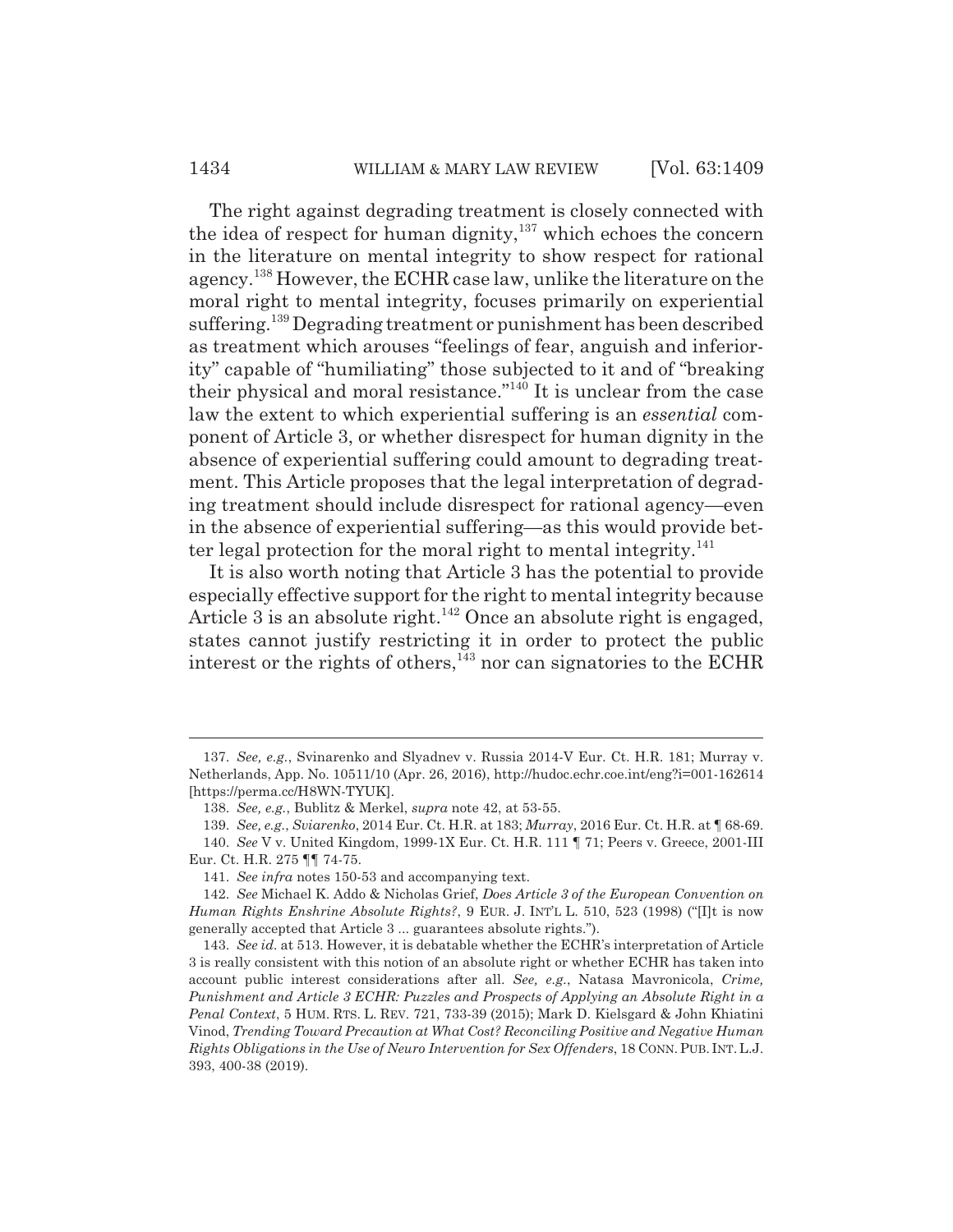suspend, derogate, or depart from Article 3, even in times of war or national emergencies.<sup>144</sup>

In a series of cases on Article 3—in the context of life sentences the European Court of Human Rights (ECtHR) has increasingly emphasized the importance of rehabilitating offenders.<sup>145</sup> Rehabilitation is defined as facilitating offenders' reintegration into society with the aim of, for example, social protection and crime prevention.146 The case law on the implications of Article 3 for criminal rehabilitation is ambiguous and still developing.<sup>147</sup> States are under a positive obligation to facilitate offenders' rehabilitation.<sup>148</sup>

The ECtHR has also commented on the State's negative obligation to not undermine the capacities required for rehabilitation.<sup>149</sup> For example, in the context of solitary confinement, the ECtHR noted that lack of "appropriate mental and physical stimulation are likely, in the long term, to have damaging effects, resulting in a deterioration of mental faculties and social abilities."150 Some comments suggest that the capacity for positive change or reform are particularly worthy of protection and central to our common humanity.151 In the case of *Vinter and Others v. United Kingdom*, Judge Power-Forde, in her concurring judgment, stated: "Those who commit the most abhorrent and egregious of acts and who inflict untold suffering upon others, nevertheless retain their fundamental humanity and carry within themselves the capacity to change."<sup>152</sup> The value of the offender's capacity for reform through exercising

<sup>144.</sup> CASTBERG, *supra* note 134, at 165.

<sup>145.</sup> *See, e.g.*, Vinter and Others v. United Kingdom, 2013-III Eur. Ct. H.R. 317 (2013); Khoroshenko v. Russia, 2015-IV Eur. Ct. H.R. 329; Hutchinson v. United Kingdom, App. No. 57592/08 (Jan. 17, 2017), http://hudoc.echr.coe.int/eng?i=001-170347 [https://perma.cc/P4H2- DN3N].

<sup>146.</sup> *See* Murray v. Netherlands, App. No. 10511/10 (Apr. 26, 2016), http://hudoc.echr.coe. int/eng?i=001-162614 [https://perma.cc/H8WN-TYUK].

<sup>147.</sup> *See, e.g.*, *Vinter*, 2013-III Eur. Ct. H.R., at 319-21.

<sup>148.</sup> *See Murray*, App. No. 10511/10, ¶104.

<sup>149.</sup> *See id.*

<sup>150.</sup> *See* Piechowicz v. Poland, App No. 20071/07, ¶ 173 (Apr. 17, 2012), http://hudoc.echr. coe.int/eng?i=001-110499 [https://perma.cc/R3S3-HL9P].

<sup>151.</sup> *See, e.g.*, *Why Promote Prison Reform?*, UNITED NATIONS OFF. ON DRUGS & CRIME, https://www.unodc.org/unodc/en/justice-and-prison-reform/prison-reform-and-alternatives-toimprisonment.html [https://perma.cc/Z7HY-6UG8].

<sup>152.</sup> *See Vinter*, 2013-III Eur. Ct. H.R., at 358 (Power-Forde, J., concurring).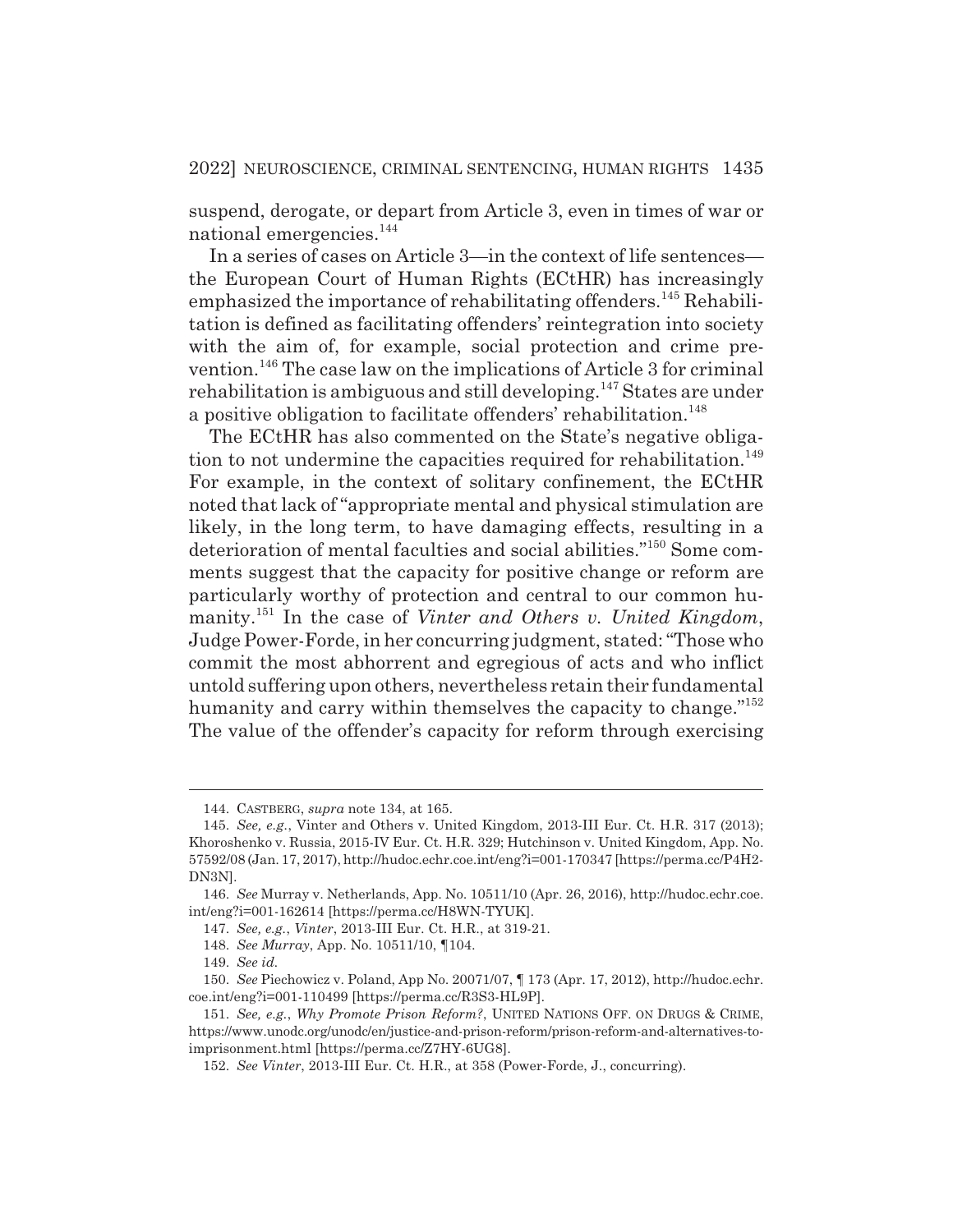rational agency is also a theme discussed in the literature on neurointerventions and the moral right to mental integrity.<sup>153</sup>

Ligthart and others persuasively argued that, in light of neuroscientific findings on the negative neuropsychological effects of under-stimulation, the ECtHR should recognize a wider range of restrictive prison conditions as being in breach of Article 3 because under-stimulation can undermine the mental capacities required for reform.154 The scope of Article 3's prohibitions should be expanded to include both restrictive prison conditions, as Ligthart and others proposed, and the undermining of mental capacities—even in the absence of mental suffering.155

The ECtHR has not applied the comments about the value of the offender's "capacity to change" to mandatory neurointerventions.<sup>156</sup> The ECtHR's discussion of the compulsory administration of brainaltering interventions to offenders has focused on the concept of "medical necessity" rather than penological goals.<sup>157</sup> It is submitted that the court should recognize the value of the capacity to reform in the context of compulsory brain interventions as well.<sup>158</sup>

Domestic laws permit these interventions to be given to rational offenders who retain the capacity to give or withhold consent.<sup>159</sup> Therefore, the recipients still presumably "carry within themselves the capacity to change."160 The assertion that a particular treatment is a medical necessity cannot deprive the requirement to respect the

<sup>153.</sup> *See, e.g.*, Douglas, *supra* note 1, at 112-16; Shaw, *supra* note 1, at 2, 12-18.

<sup>154.</sup> *See* Ligthart et al., *supra* note 15, at 299.

<sup>155.</sup> *See id.* at 299-300.

<sup>156.</sup> *See* Forsberg, *supra* note 123, at 391-86.

<sup>157.</sup> *See id.* at 394.

<sup>158.</sup> *See generally id.* at 394-96 ("Article 3 does not allow for any type of proportionality of necessity analysis that weighs how necessary a (degrading/inhuman) punishment is to achieve a public aim" like rehabilitation; therefore, capacity to ECtHR's current approach does not permit for consideration of an individual inmate's capacity to reform.).

<sup>159.</sup> *See, e.g.*, Mental Health Act 1983, c. 20 § 58 (U.K.). For example, in England and Wales, criminal courts can sentence mentally disordered offenders to detention in hospital, where they may be given compulsory interventions, even if they have the capacity to refuse consent. *Id.* § 36. Section 63 permits nonconsensual interventions except psychosurgery, hormone implants, electro-convulsive therapy, and psychiatric medications lasting more than three months. *Id.* § 63. Section 58 permits nonconsensual psychiatric medications lasting more than three months, provided that the requirements concerning approval by two medical practitioners are met. *Id.* § 58.

<sup>160.</sup> *See* Vinter and Others v. United Kingdom, 2013-III Eur. Ct. H.R., 317, 355 (Power-Forde, J., concurring).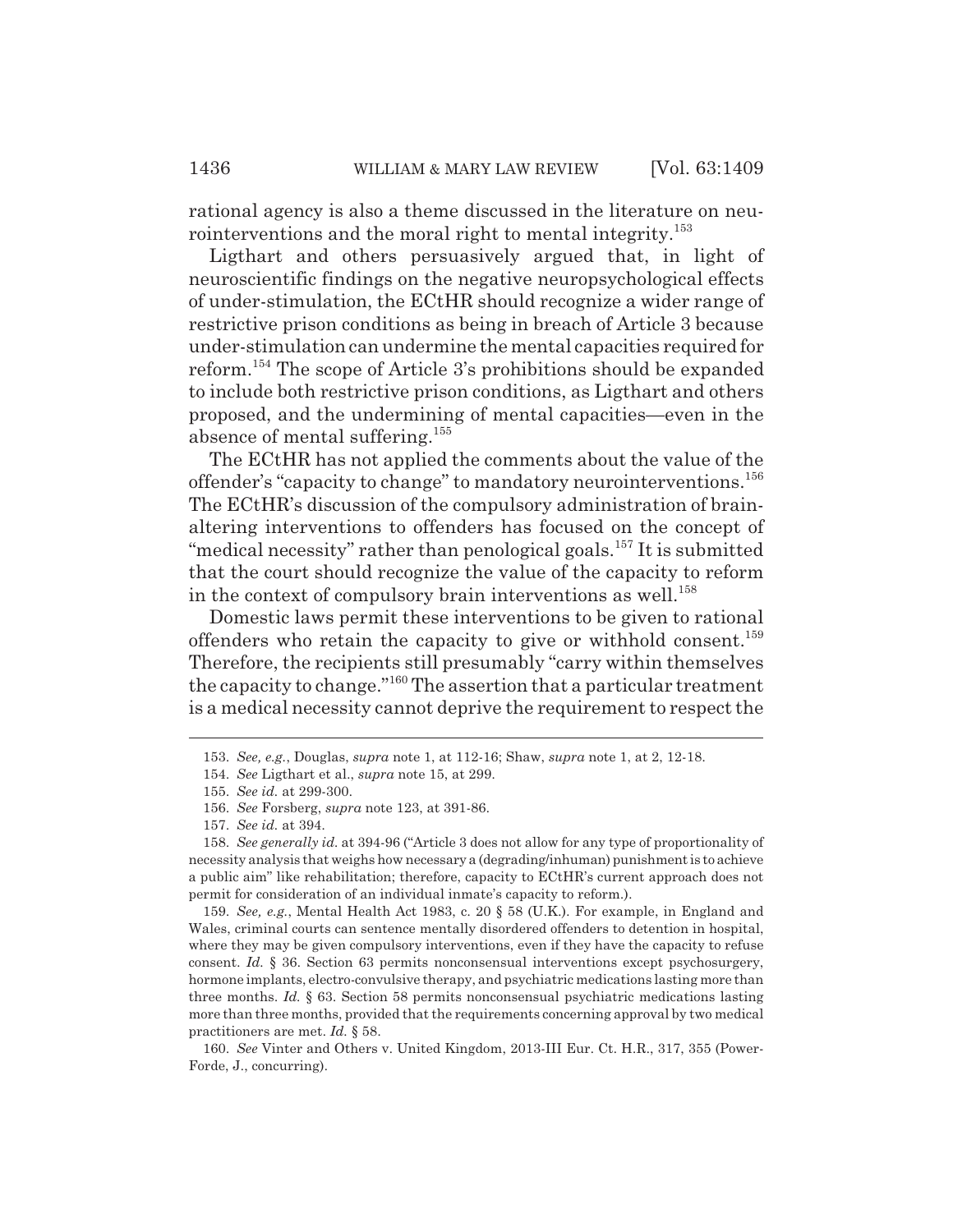offender's capacity for reform of its moral weight.<sup>161</sup> Lisa Forsberg has argued that the "medical necessity" requirement can easily be met.162 Arguably, even "treatments," whose main goal is to protect society by preventing reoffending, and which are imposed on rational offenders, may be deemed "medically necessary."163 If the main goal of the neurointervention—social protection—is the same as the goal of incarceration, and the ECtHR has deemed that the latter cannot justify degrading treatment under Article 3, then the goals of the neurointervention cannot justify such treatment either.<sup>164</sup>

Under restrictive conditions, prison can fail to respect offenders' capacity for reform and rehabilitation by actually *undermining* this capacity.165 In contrast, mandatory neurointerventions would fail to respect the capacity for reform and rehabilitation by denying offenders the capacity to reform themselves through exercising their own agency.166 As previously argued, directly reshaping the offender's character or moral motivations "implies that offenders are radically defective with regard to one of the most fundamental aspects of their agency."167 Forcibly reshaping the individual in this way represents him as having less value than he should be accorded.168 This goes beyond the message that is an essential part of punishment—"that the offender committed a wrong on a particular occasion."169

Gabriel De Marco and Thomas Douglas have replied to my argument by claiming that there may be situations, such as with repeat offenders, when the state has evidence that the offender lacks or is seriously deficient in the higher order rational capacity

<sup>161.</sup> *See generally id.* ("[D]eserved though [the punishment] may be ... [prisoners] ought not to be deprived entirely of [the hope to atone]. To deny them the experience of hope would be to deny a fundamental aspect of their humanity.").

<sup>162.</sup> *See* Forsberg, *supra* note 123, at 391-96.

<sup>163.</sup> *See* Dvoracek v. Slovakia, App. No. 30754/04 (July 28, 2009), http://hudoc.echr.coe.int/ eng?i=001-93768 [https://perma.cc/U9XS-9TMT]; Kielsgard & Vinod, *supra* note 143, at 396- 407; Elizabeth Shaw, *Retributivism and the Moral Enhancement of Criminals Through Brain Interventions*, 83 ROYAL INST. PHIL. SUPPLEMENT 251, 256-70 (2018).

<sup>164.</sup> *See* Shaw, *supra* note 163, at 259-61.

<sup>165.</sup> *See* Ligthart et al., *supra* note 15, at 299.

<sup>166.</sup> *See* Shaw, *supra* note 1, at 2, 12-18.

<sup>167.</sup> Shaw, *supra* note 1, at 13.

<sup>168.</sup> *Id.*

<sup>169.</sup> *Id.*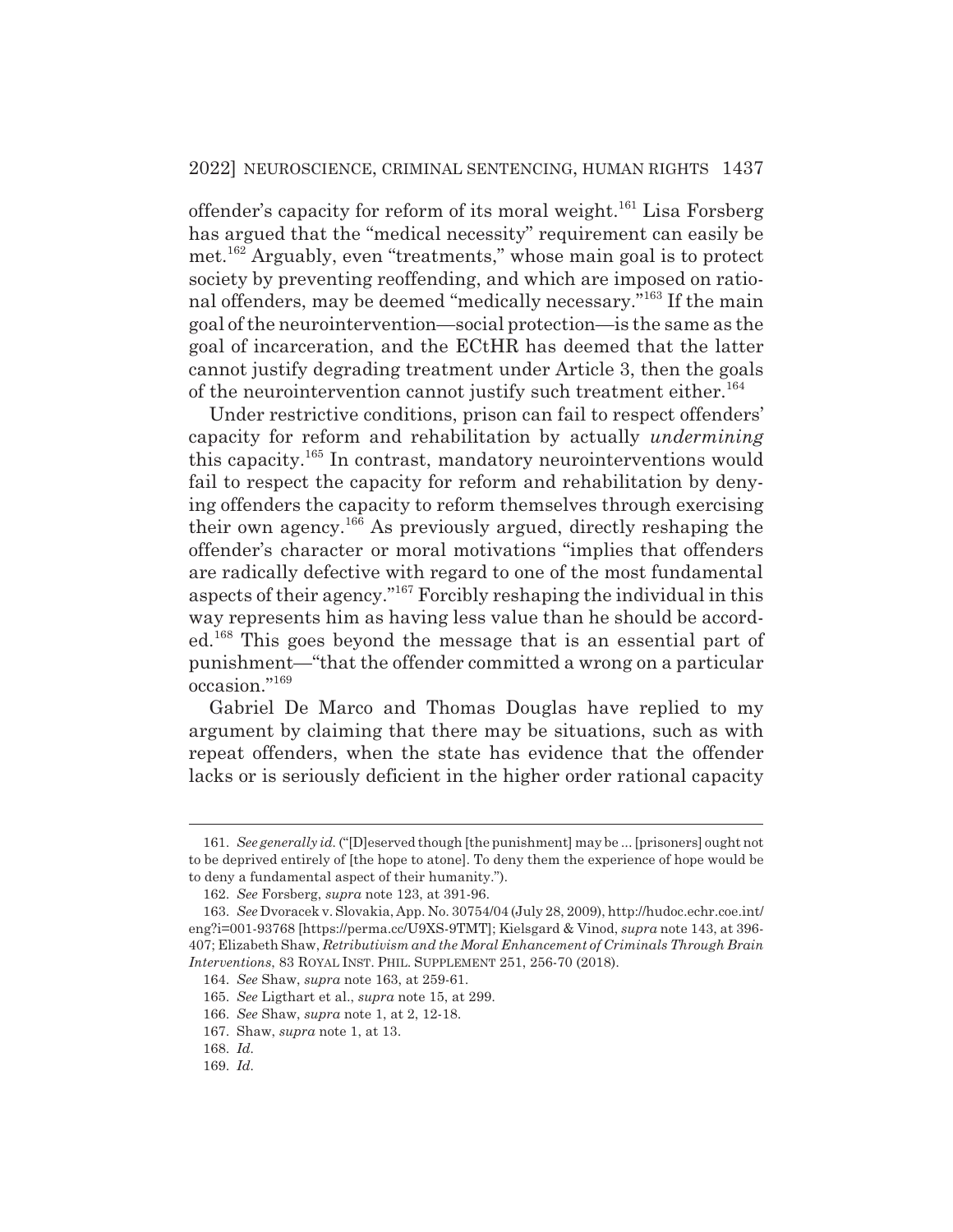to correct one's failings and to reform.<sup>170</sup> If it is true that the offender lacks this rational capacity, then De Marco and Douglas argue it is not a negative misrepresentation. $171$ 

In reply, firstly, even repeat offending does not prove that the offender lacks the capacity to reform.<sup>172</sup> By convicting the offender rather than acquitting him on the basis of insanity, the state assumed that he is a rational agent.173 Denying that he has the rational capacities required to change his behavior seems to contradict this assumption.<sup>174</sup> Secondly, sending the message that offenders—or a certain class of offenders—lack this capacity would negatively misrepresent these offenders' *value* even if it were true that they lacked this capacity.175 People would still be valuable and worthy of moral consideration even if they lacked this capacity. Nevertheless, it is plausible that the capacity for moral improvement has come to symbolize an agent's value and our common humanity, probably because most agents share the capacity, value it, and would be outraged if they were deprived of it.<sup>176</sup> Highlighting that a class of offenders lacks this fundamental capacity is exclusionary and represents them as inferior.<sup>177</sup> Respect can be shown by celebrating valuable capacities when agents possess them (for an analogy, consider celebrating peoples' intellectual achievements) and disrespect can be shown by emphasizing the lack of a capacity (for an analogy, consider publicly declaring that certain individuals

<sup>170.</sup> *See* Gabriel De Marco & Thomas Douglas, *The Expressivist Objection to Nonconsensual Neurocorrectives*, CRIM.L.&PHIL. (2021), https://link.springer.com/article/10.1007%2Fs11572- 021-09566-9 [https://perma.cc/G64H-KSCJ].

<sup>171.</sup> *See id.*

<sup>172.</sup> *See* PENAL REFORM INT'L, ALTERNATIVES TO THE DEATH PENALTY INFORMATION PACK 7 (2015).

<sup>173.</sup> *See, e.g.*, T.V. Asokan, *The Insanity Defense: Related Issues*, 58 INDIAN J. PSYCHIATRY 191 (2016).

<sup>174.</sup> *See id.*

<sup>175.</sup> *See generally* Eric Lewis, *Crime, Fear, and the Republicans*, MARSHALL PROJECT (Sept. 15, 2015, 7:15 AM), https://www.themarshallproject.org/2015/09/15/crime-fear-and-therepublicans [https://perma.cc/227A-MJ7Q] (discussing generally how government's treatment of prisoners affects public opinion of prisoners).

<sup>176.</sup> *See, e.g.*, Vinter and Others v. United Kingdom, 2013-III Eur. Ct. H.R., 317, 358 (Power-Forde, J., concurring).

<sup>177.</sup> *See id.* ("To deny them the experience of hope [of atonement] would be to deny a fundamental aspect of their humanity and, to do that, would be degrading.").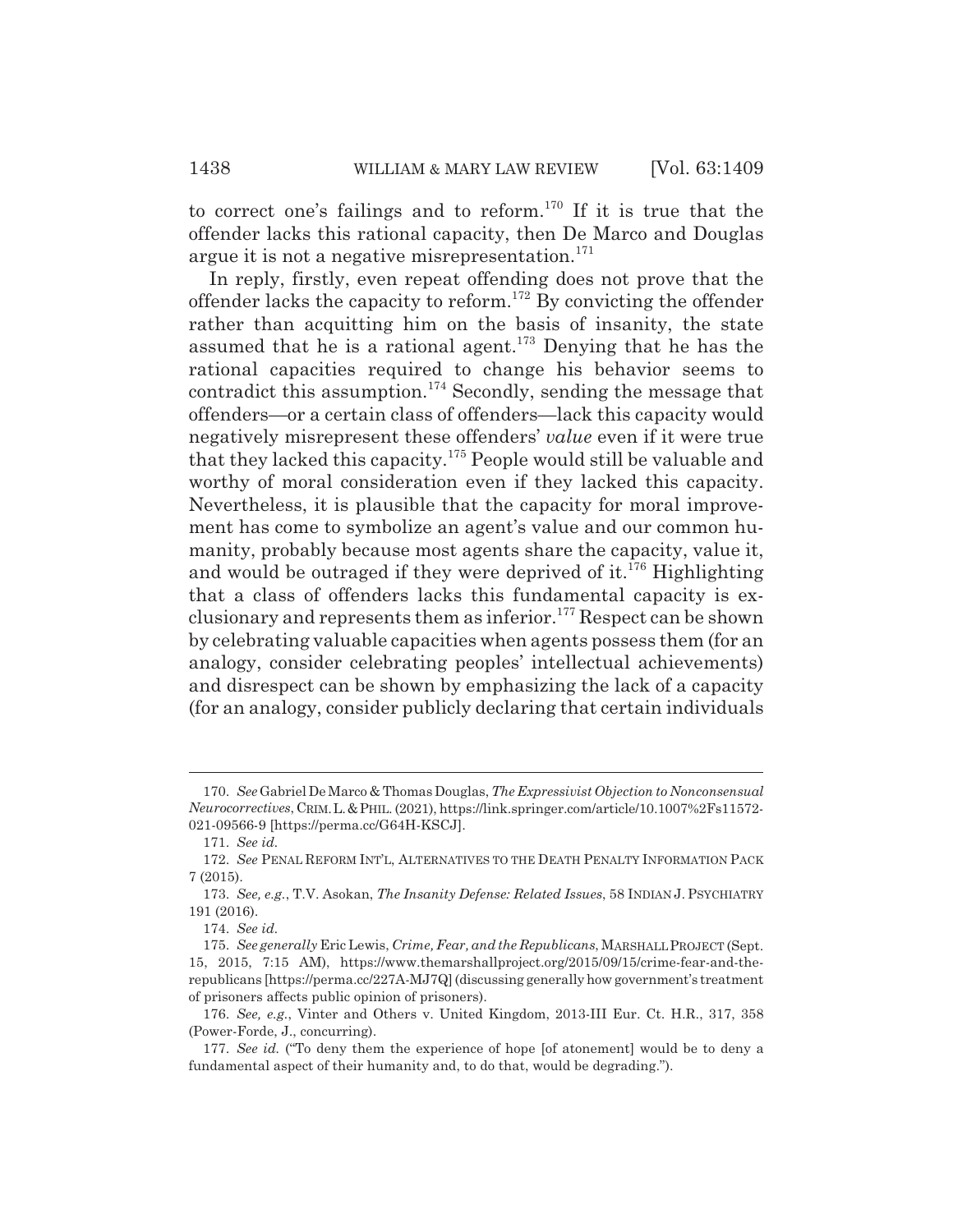performed poorly on some measure of intelligence) regardless of whether that were true.

It might be objected that, if it were true that certain offenders could not be rehabilitated without neurointerventions, and effective rehabilitative neurointerventions were available, these offenders should be compelled to receive them, even if this were disrespectful.<sup>178</sup> For example, Sebastian Holmen argues that the respect requirement could be outweighed by the value of protecting future victims and their families from harm.179 In response, as noted above, even if it were true that some noninsane offenders lacked the capacity to be rehabilitated without neurointerventions, it is unlikely that the state could prove this.180 Furthermore, *forcing* offenders to receive neurointerventions rather than offering neurointerventions as an option not only implies that offenders lack the rational capacities to be rehabilitated without neurointerventions—it also implies that they lack the rational capacity to assess whether there are good reasons for accepting the option of neurointerventions.<sup>181</sup> It would be even harder for the state to prove that noninsane offenders also lacked this capacity.182 No one is proposing that the state should simply let hard-to-rehabilitate offenders walk free, leaving potential victims unprotected. The importance of protecting potential victims can adequately be recognized by detaining offenders in conditions that are designed to facilitate their rehabilitation<sup>183</sup> and, where appropriate, providing offenders with the choice between neurointerventions and other forms of rehabilitation.<sup>184</sup>

My argument has some similarities with Christopher Bennett's account of "opacity respect"—the idea that it shows respect for the basic equality of all moral agents to refrain from investigating the extent to which an individual possesses certain fundamental agential capacities.<sup>185</sup> According to Bennett, provided the agent

<sup>178.</sup> *See, e.g.*, Sebastian Jon Holmen, *Respect, Punishment and Mandatory Neurointerventions*, 14 NEUROETHICS 167 (2021).

<sup>179.</sup> *Id.*

<sup>180.</sup> *See supra* notes 173-74 and accompanying text.

<sup>181.</sup> *See* Shaw, *supra* note 2, at 103-05.

<sup>182.</sup> *See supra* notes 173-74 and accompanying text.

<sup>183.</sup> *See* Ligthart et al., *supra* note 15, at 296-97.

<sup>184.</sup> *See* Shaw, *supra* note 163, at 259.

<sup>185.</sup> *See* Christopher Bennett, *Intrusive Intervention and Opacity Respect*, *in* TREATMENT FOR CRIME, *supra* note 1, at 255, 261.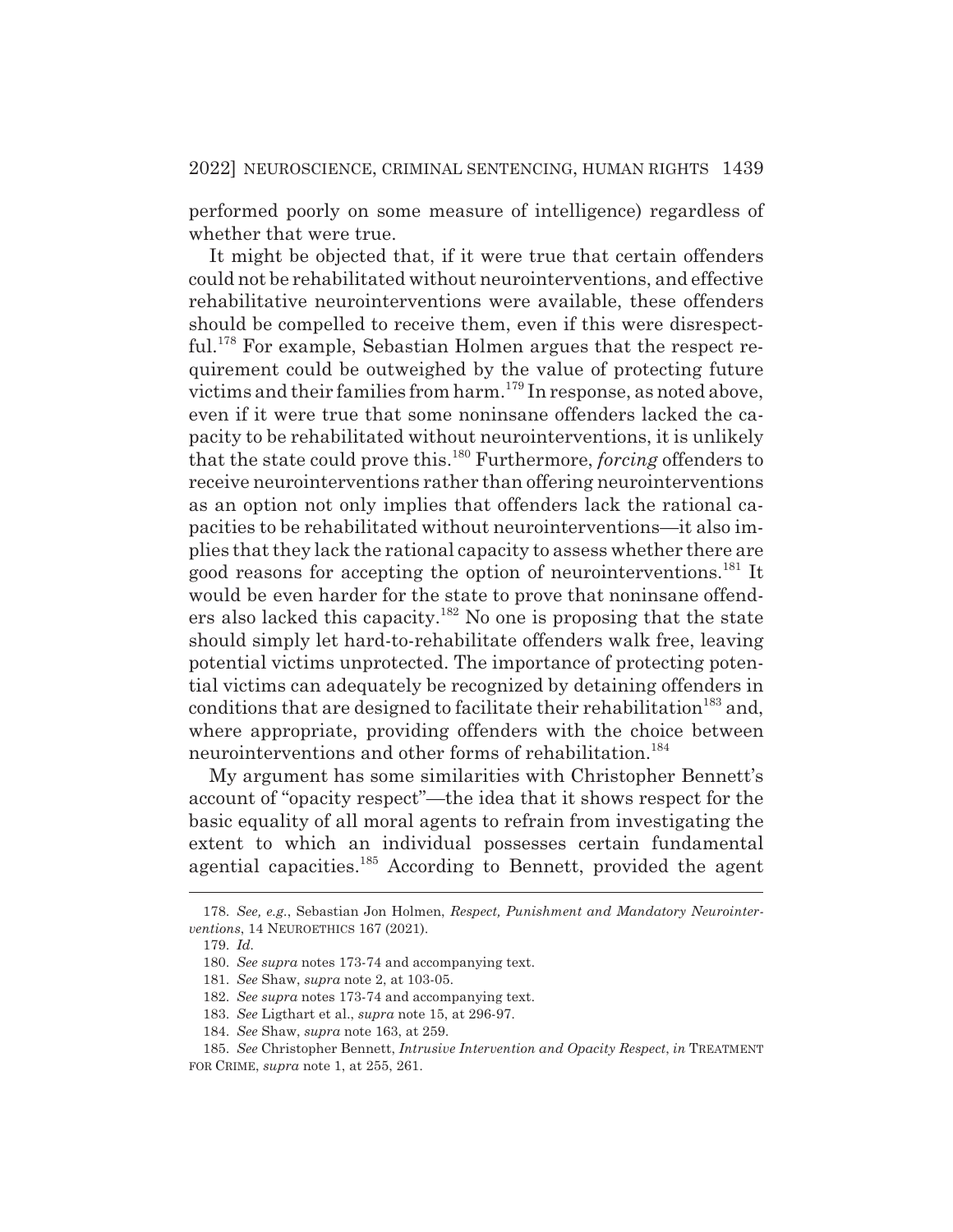meets a certain threshold of rationality that all offenders who were convicted rather than found legally insane have met, opacity respect requires refraining from investigating variations above this threshold.186 The agential capacities of an individual who has passed the minimum rationality threshold should be "opaque" in that the state should be barred from assessing the extent to which some of the individual's rational capacities may be defective,  $187$  and the state should be barred from basing its response to the offender on any information it may have about the defectiveness of his agential capacities.<sup>188</sup>

However, there are some key differences between my argument and Bennett's conception of opacity respect. My argument focuses specifically on the disrespect of implying that offenders lack, or are seriously defective with regard to, a particularly important aspect of rationality: the ability to reform oneself.189 This disrespect can be shown by denying offenders the opportunity to reform themselves through the exercise of their rational agency and instead simply reengineering their character or moral motivations through brain interventions.190 In contrast, Bennett's account of "opacity respect" seems to interpret respect for rationality in a much broader way—a breadth that opens his account up to the charge of overinclusiveness.191 Opacity respect would be violated by investigating "the offender's underlying psychology" as part of "any attempt to ask why the person acted as they did or how they could be prevented from acting in that way in the future" and by treating them in ways that are based on "factors other than the offender's rational self-presentation."192 He writes:

When relating to another person as an equal, our default position is to take at face value the deliverances of the person's thought and agency, and not to look at the "mess inside" from which it stemmed. We treat the person as an equal by dealing

<sup>186.</sup> *See id.*

<sup>187.</sup> *See* Shaw, *supra* note 163, at 256.

<sup>188.</sup> *See* Bennett, *supra* note 185, at 266, 269.

<sup>189.</sup> *See supra* note 55 and accompanying text.

<sup>190.</sup> *See* Shaw, *supra* note 163, at 256.

<sup>191.</sup> *See* Bennett, *supra* note 185.

<sup>192.</sup> *Id.* at 266.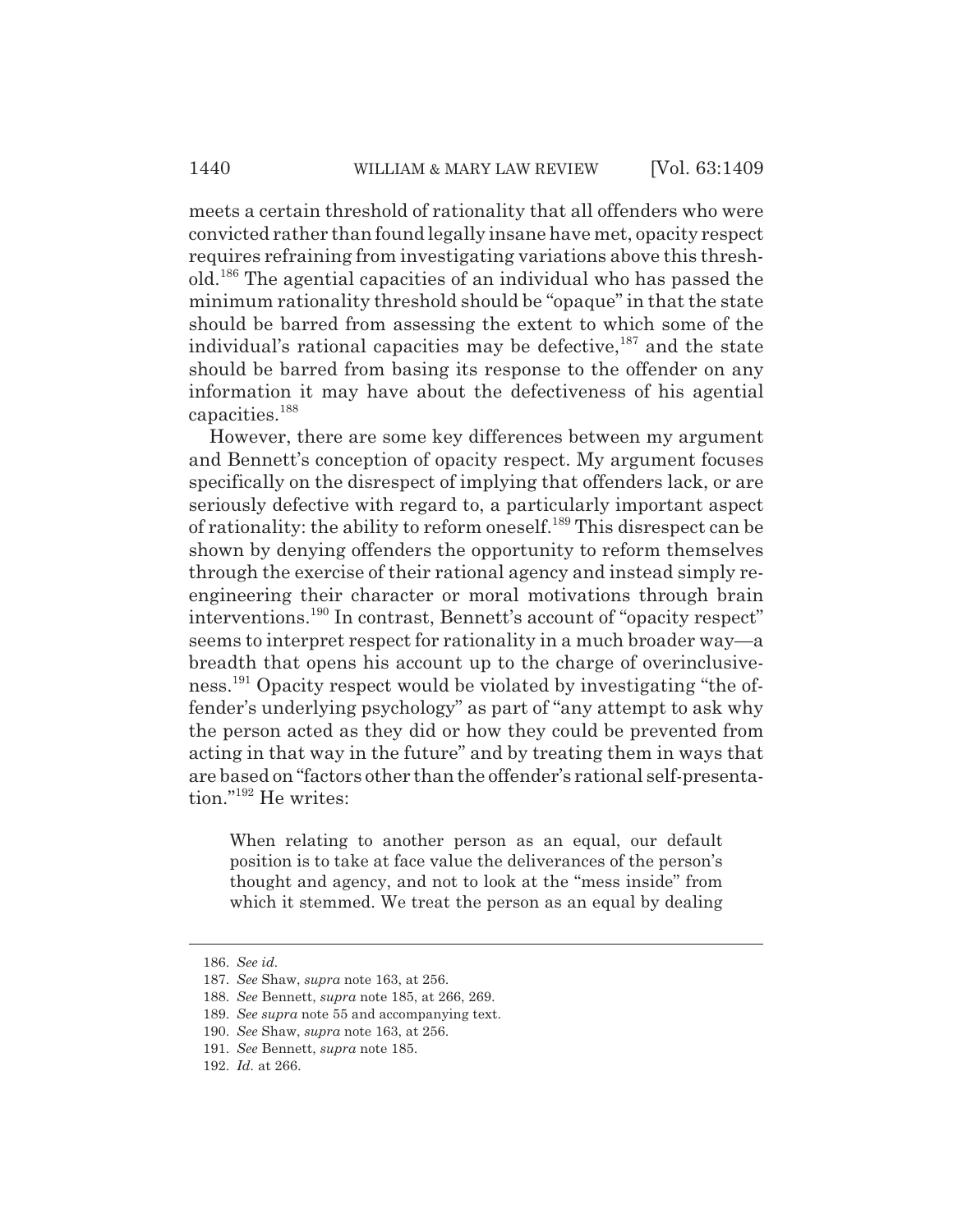with them in the image of a rational agent presenting herself to the world on the basis of rational deliberation. We take at face value this rational self-presentation, averting our gaze from its psychological sources.<sup>193</sup>

Bennett's account may be viewed as overinclusive, in that it is hard to see why it does not rule out forms of rehabilitation, such as talking therapies, that many people find acceptable.<sup>194</sup> Bennett's response to this criticism makes some valid and important points. However, his response seems to contradict his earlier statements, and also makes it less clear what work the concept of "opacity respect" is meant to be doing. Bennett suggests that standard "talking therapies" can be acceptable because they "often engage reason and challenge the offender to think differently."195 This is true, but these therapies also assume that various ways in which the individual has been and may, in the absence of therapy, go on thinking have *not* been rational.<sup>196</sup> Many therapists invite individuals to consider whether the supposed rational justifications they present for their actions are, in fact, merely rationalizations masking nonrational factors that influence their actions.<sup>197</sup> By viewing such therapies as acceptable, Bennett seems to be abandoning the idea that respect requires us to take "at face value [the individual's] rational selfpresentation."198 Bennett then replies that neurointerventions can be distinguished from talking therapies because the former bypass rationality, whereas the latter engage rationality.<sup>199</sup> However, this makes it unclear what work the concept of "opacity respect" is doing.

On Bennett's account, there seem to be two separate requirements: (1) the requirement to engage with—rather than bypass rational agency, and (2) the supposed requirement to abstain from investigating the agent's underlying psychology, which is at the

<sup>193.</sup> *Id.* at 265 (footnote omitted).

<sup>194.</sup> *See id.* at 271-72.

<sup>195.</sup> *Id.* at 272.

<sup>196.</sup> *See id.*

<sup>197.</sup> *See, e.g.*, Michael E. Addis & Kelly M. Carpenter, *The Treatment Rationale in Cognitive Behavior Therapy: Psychological Mechanisms and Clinical Guidelines*, 7 COGNITIVE & BEHAV. PRAC. 147, 148-50 (2000).

<sup>198.</sup> *See* Bennett, *supra* note 185, at 265.

<sup>199.</sup> *See id.* at 272.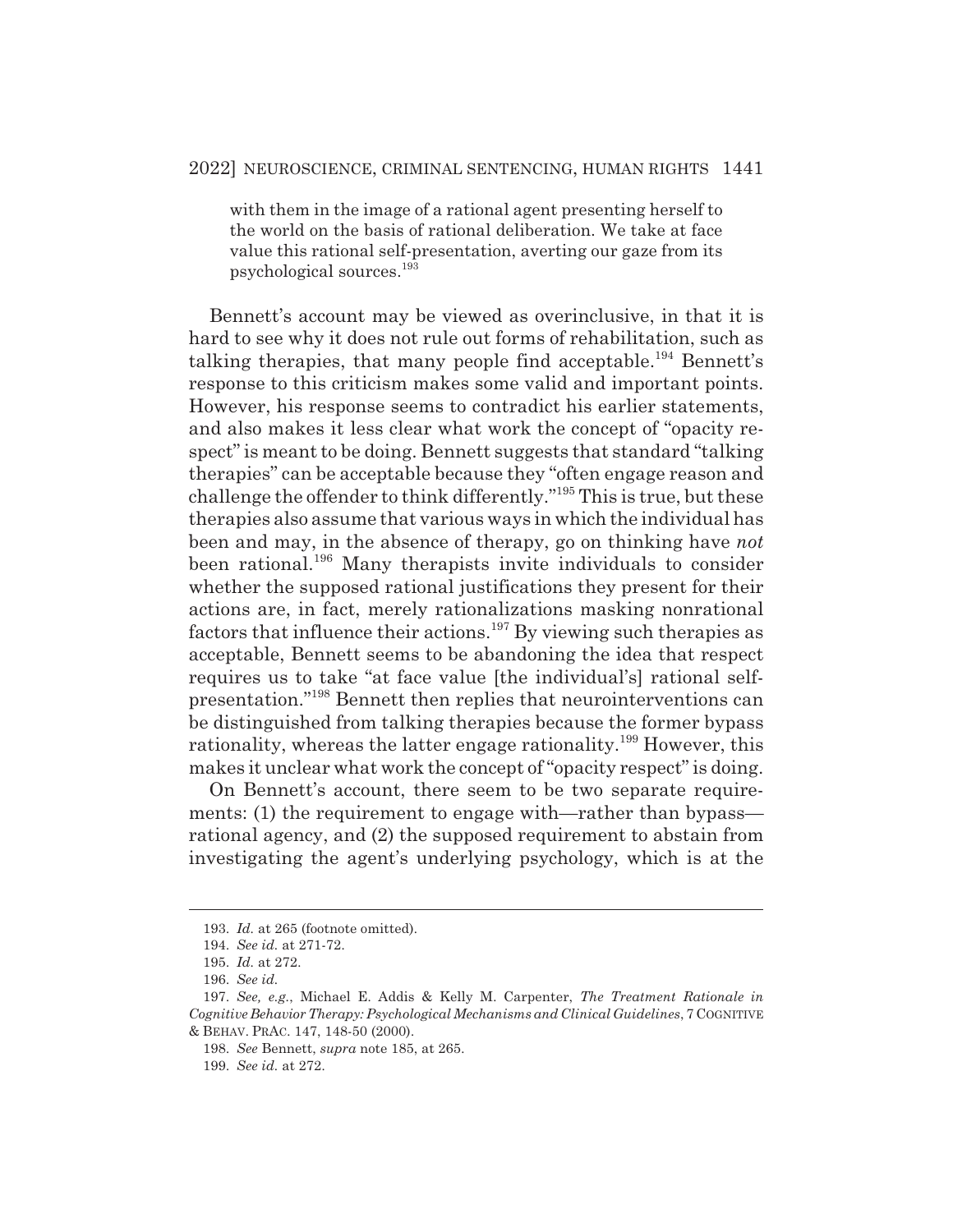heart of his conception of opacity respect. $200$  If, when it comes to talking therapies, the second requirement (that is, opacity) can be dispensed with if the former (that is, engaging with rational agency) has been met, why do we need to rely on opacity to explain what is wrong about neurointerventions, rather than simply appealing to the wrongfulness of bypassing rational agency?

In contrast, on my account, the value of engaging with offenders' rational agency is not separate from the *specific* capacity that the state should be barred from denying. Engaging with offenders' rational agency reaffirms their possession of the specific higher order capacity to correct their rational and moral failings through exercising their agency.<sup>201</sup> In contrast, mandatory neurointerventions deny this specific capacity through bypassing agency in order to reshape offenders' character or moral motivations.<sup>202</sup> Rehabilitating an offender partly through *consensual* neurointerventions would not necessarily fail to show respect for this capacity because taking an autonomous decision to accept help, including help via neurointerventions, can in itself be a way of exercising the higher order ability to start on the route to reform.<sup>203</sup> So, giving an offender the opportunity to exercise this higher order ability by giving him choices about different routes to rehabilitation reaffirms his capacity to reform. $204$ 

#### CONCLUSION

This Article examined the role of the right to mental integrity as a constraint on state use of neurointerventions and also discussed the extent to which traditional forms of punishment, such as incarceration, interfere with the right to mental integrity. This Article focused on an influential objection against neurointerventions the idea that neurointerventions threaten mental integrity in a way that prison does not, because even if prison infringes mental integrity, that infringement is merely foreseen, whereas the threat

<sup>200.</sup> *See id.* at 259-61.

<sup>201.</sup> *See supra* note 48 and accompanying text.

<sup>202.</sup> *See supra* note 48 and accompanying text.

<sup>203.</sup> *See* Douglas, *supra* note 1, at 112-16; Shaw, *supra* note 1, at 2, 12-18.

<sup>204.</sup> *See supra* notes 152-53 and accompanying text.